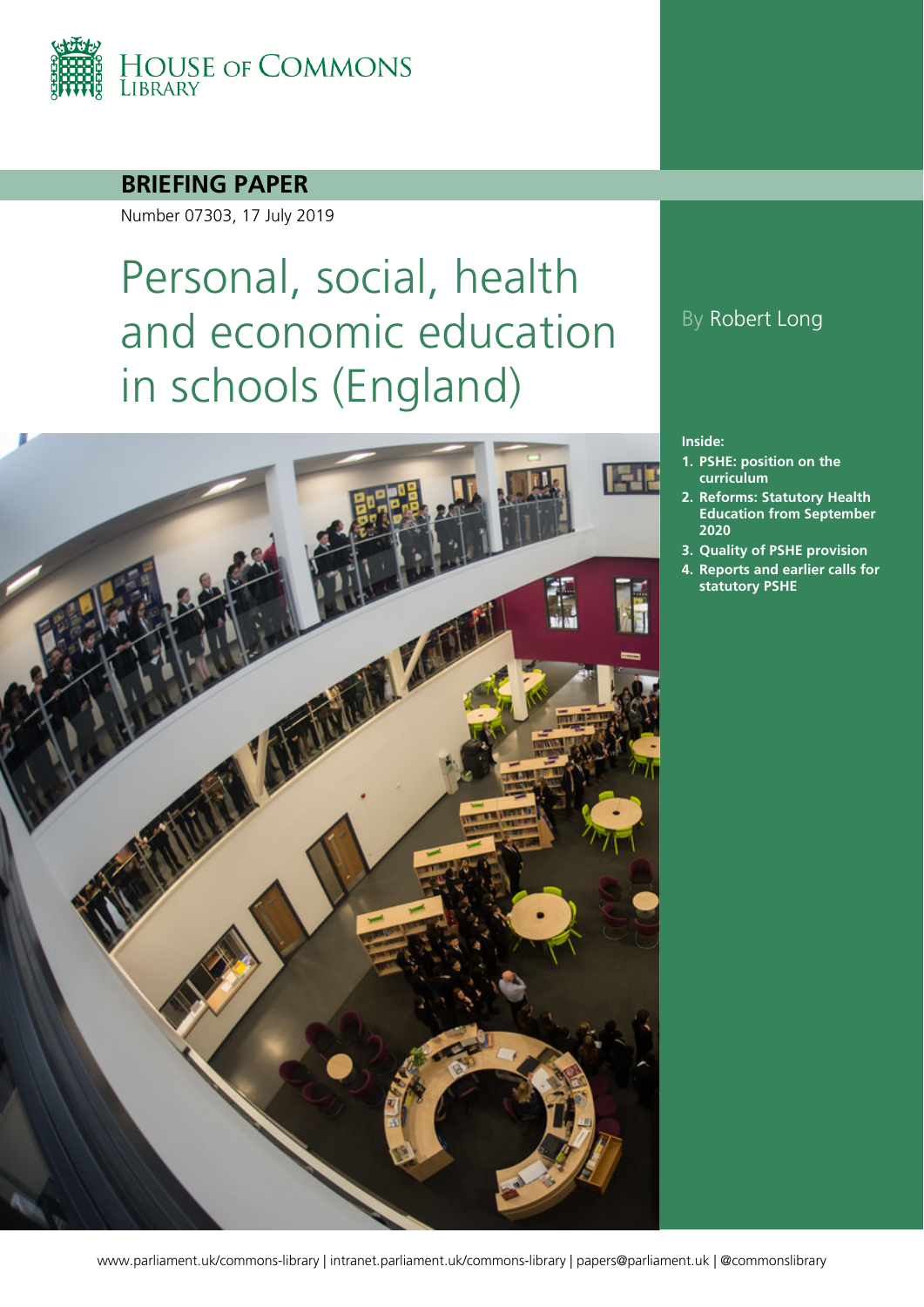## **Contents**

| One page briefing       |                                                                                                                                                                                                                                                                                                         |                                               |
|-------------------------|---------------------------------------------------------------------------------------------------------------------------------------------------------------------------------------------------------------------------------------------------------------------------------------------------------|-----------------------------------------------|
| 1.<br>1.1<br>1.2        | PSHE: position on the curriculum<br>Personal, social, health and economic education (PSHE)<br><b>PSHE Association</b><br>Relationships and sex education (RSE)                                                                                                                                          | 4<br>$\overline{4}$<br>5<br>5                 |
| 2.<br>2.1<br>2.2<br>2.3 | <b>Reforms: Statutory Health Education from September</b><br>2020<br>Children and Social Work Act 2017 powers<br>Call for evidence<br><b>Statutory Health Education</b><br>Consultations<br>Statutory guidance: Physical health and mental wellbeing<br>education<br>The position of economic education | 7<br>$\overline{7}$<br>8<br>8<br>8<br>8<br>11 |
| 3.<br>3.1<br>3.2        | <b>Quality of PSHE provision</b><br>Ofsted report on PSHE provision (2013)<br>Teaching                                                                                                                                                                                                                  | 12<br>12<br>12                                |
| 4.<br>4.1<br>4.2        | <b>Reports and earlier calls for statutory PSHE</b><br>Education Committee report and recommendation for<br>statutory PSHE<br>Joint letter from select committee Chairs (January 2016)<br>Women and Equalities Committee inquiry and Government                                                         | 14<br>14<br>15<br>15                          |
| 4.3                     | response<br>New letter from select committee Chairs (November 2016)<br>Government decision not to make PSHE statutory (February<br>2016)<br>Subsequent Government comment and reconsideration                                                                                                           | 16<br>16<br>17                                |
| 4.4<br>4.5              | Legislative proposals<br>Labour Government plans<br>Labour commitment to statutory PSHE (2016)<br>Recent Private Members' Bills<br>Amendment to Psychoactive Substances Bill<br>Support for statutory PSHE                                                                                              | 17<br>17<br>18<br>19<br>19<br>20              |
| 4.6                     | Opposition to statutory status                                                                                                                                                                                                                                                                          | 21                                            |

Cover page image copyright: *Official Opening of St Paul's Catholic School in Leicester* by [Catholic Church England.](https://www.flickr.com/photos/catholicism/) Licensed under [CC BY 2.0](https://creativecommons.org/licenses/by-nc-sa/2.0/) / image cropped.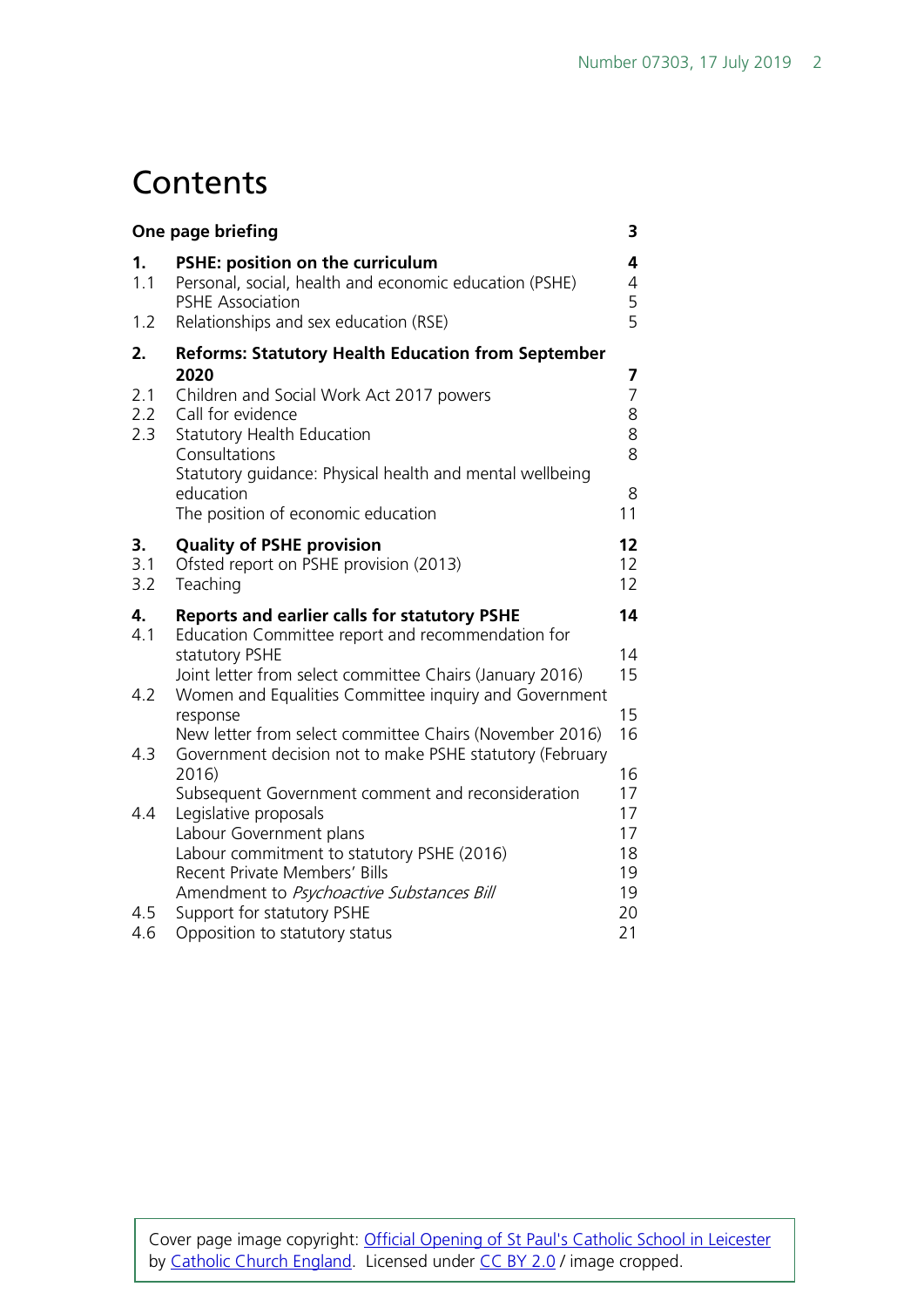## <span id="page-2-0"></span>One page briefing

#### **What is PSHE?**

The PSHE Association defines personal, social, health and economic education (PSHE) as:

…a planned programme of learning through which children and young people acquire the knowledge, understanding and skills they need to manage their lives, now and in the future.

#### **What provision do schools currently have to make?**

PSHE is a non-statutory subject, but the Government expects all schools to make provision for it.

In September 2013, following an internal review, the Department for Education issued new [guidance on PSHE,](https://www.gov.uk/government/publications/personal-social-health-and-economic-education-pshe/personal-social-health-and-economic-pshe-education%23contents) which makes clear that it is largely up to schools to determine what is taught; it also states that the then Government did not intend to publish new non-statutory programmes of study for PSHE.

The Government provides funding to various bodies, principally the PSHE Association, to support the teaching of PSHE.

#### **Statutory Health Education from September 2020**

In March 2017, the then Education Secretary, Justine Greening, [announced](http://www.parliament.uk/business/publications/written-questions-answers-statements/written-statement/Commons/2017-03-01/HCWS509/) her intention to put Relationships and Sex Education (RSE) on a statutory footing. She also announced her intention to create a power to make PSHE statutory in future, following further work and consultation.

The Children and Social Work Act 2017 provides for PSHE to be made statutory at all schools in England through regulations. A call for evidence on PSHE teaching ran from December 2017 – February 2018.

In July 2018, the Government [announced](https://www.gov.uk/government/news/new-relationships-and-health-education-in-schools) the introduction of statutory Health Education, alongside the publication of its response to the call for evidence and proposals on RSE. A [consultation](https://consult.education.gov.uk/pshe/relationships-education-rse-health-education/) was opened on draft regulations and draft statutory guidance to implement the changes. The Government published its [response to the consultation,](https://www.gov.uk/government/consultations/relationships-and-sex-education-and-health-education) alongside updated [draft regulations](https://assets.publishing.service.gov.uk/government/uploads/system/uploads/attachment_data/file/780972/updated_draft_regulations_-_Relationships_education__relationships_and_sex_education_and_health_education.pdf) and [draft guidance,](https://assets.publishing.service.gov.uk/government/uploads/system/uploads/attachment_data/file/781150/Draft_guidance_Relationships_Education__Relationships_and_Sex_Education__RSE__and_Health_Education2.pdf) were published in February 2019.

[The Relationships Education, Relationships and Sex Education and](http://www.legislation.gov.uk/uksi/2019/924/introduction/made)  [Health Education \(England\) Regulations 2019](http://www.legislation.gov.uk/uksi/2019/924/introduction/made) have now passed through Parliament and provide for statutory health education in schools from September 2020.

Schools are encouraged to adopt the new curriculum early, from September 2019.

Guidance on physical health and mental wellbeing education is included as part of the statutory guidance for Relationships Education, [Relationships and Sex Education \(RSE\) and Health Education.](https://www.gov.uk/government/publications/relationships-education-relationships-and-sex-education-rse-and-health-education)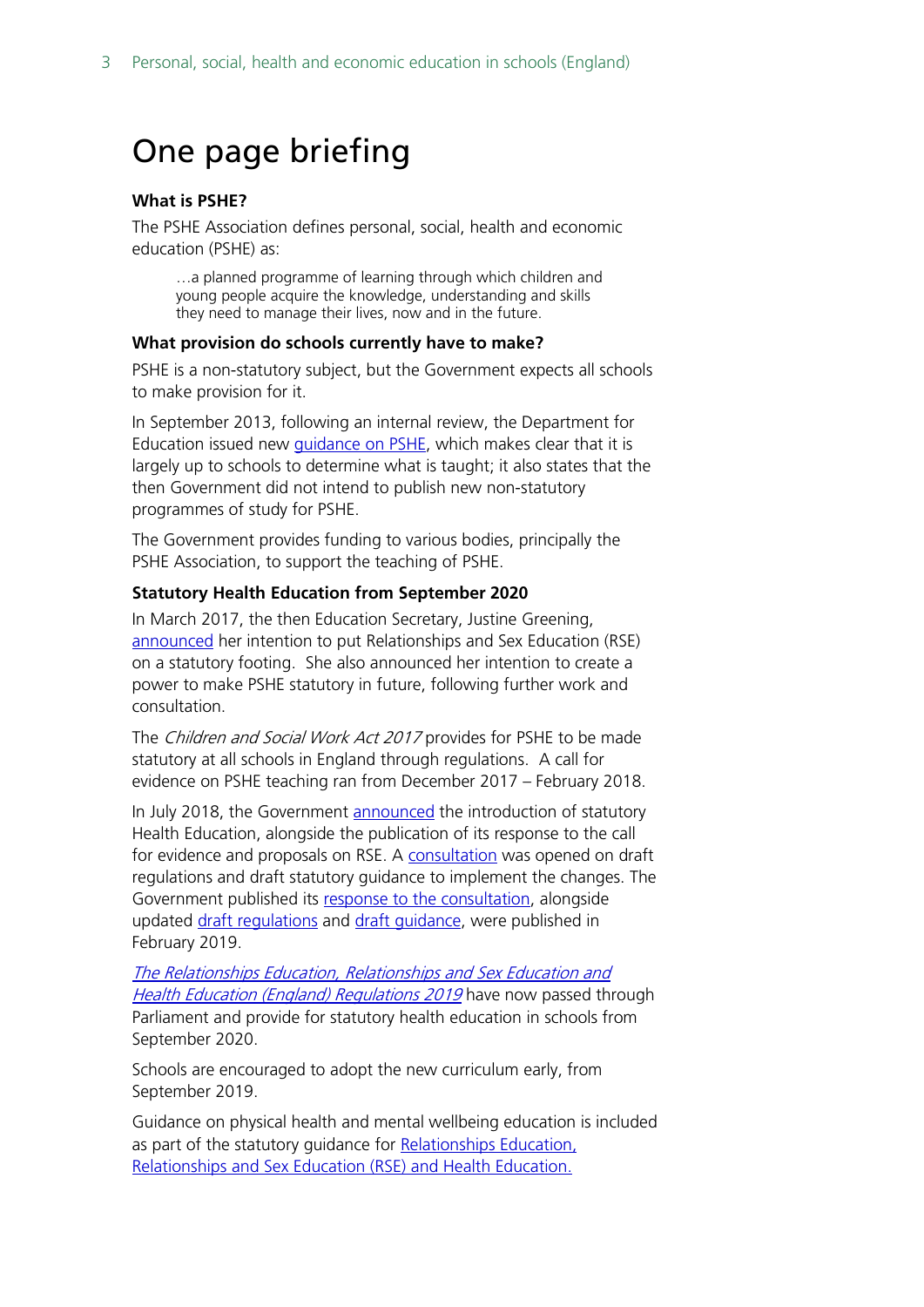## <span id="page-3-0"></span>1. PSHE: position on the curriculum

### <span id="page-3-1"></span>1.1 Personal, social, health and economic education (PSHE)

Personal, social, health and economic education (PSHE) is taught in schools across England. The PSHE Association defines PSHE as:

…a planned programme of learning through which children and young people acquire the knowledge, understanding and skills they need to manage their lives, now and in the future. [1](#page-3-2)

PSHE is a non-statutory subject. However, the [National Curriculum](https://www.gov.uk/government/uploads/system/uploads/attachment_data/file/339805/MASTER_final_national_curriculum_until_sept_2015_11_9_13.pdf)  [Framework](https://www.gov.uk/government/uploads/system/uploads/attachment_data/file/339805/MASTER_final_national_curriculum_until_sept_2015_11_9_13.pdf) states that:

All schools should make provision for personal, social, health and economic education (PSHE), drawing on good practice. Schools are also free to include other subjects or topics of their choice in planning and designing their own programme of education.[2](#page-3-3)

In September 2013, the Department for Education issued new quidance [on PSHE,](https://www.gov.uk/government/publications/personal-social-health-and-economic-education-pshe/personal-social-health-and-economic-pshe-education#contents) which makes clear that it is largely up to schools to determine what is taught; it also states that the then Government did not intend to publish new non-statutory programmes of study for PSHE.

Personal, social, health and economic (PSHE) education is an important and necessary part of all pupils' education. All schools should teach PSHE, drawing on good practice, and this expectation is outlined in the introduction to the proposed new national curriculum.

PSHE is a non-statutory subject. To allow teachers the flexibility to deliver high-quality PSHE we consider it unnecessary to provide new standardised frameworks or programmes of study. PSHE can encompass many areas of study. Teachers are best placed to understand the needs of their pupils and do not need additional central prescription.

However, while we believe that it is for schools to tailor their local PSHE programme to reflect the needs of their pupils, we expect schools to use their PSHE education programme to equip pupils with a sound understanding of risk and with the knowledge and skills necessary to make safe and informed decisions.

Schools should seek to use PSHE education to build, where appropriate, on the statutory content already outlined in the national curriculum, the basic school curriculum and in statutory guidance on: drug education, financial education, sex and relationship education (SRE) and the importance of physical activity and diet for a healthy lifestyle.<sup>[3](#page-3-4)</sup>

The new guidance followed a review of PSHE carried out by the Coalition Government, which reported in March 2013, separately from

<span id="page-3-2"></span><sup>&</sup>lt;sup>1</sup> PSHE Association, [What is PSHE and why is it important?](https://www.pshe-association.org.uk/content.aspx?CategoryID=1043) [accessed 15 September 2015]

<span id="page-3-3"></span><sup>&</sup>lt;sup>2</sup> Department for Education, The national curriculum in England: Framework [document: for teaching 1 September 2014 to 31 August 2015,](https://www.gov.uk/government/uploads/system/uploads/attachment_data/file/339805/MASTER_final_national_curriculum_until_sept_2015_11_9_13.pdf) September 2013

<span id="page-3-4"></span><sup>&</sup>lt;sup>3</sup> Department for Education, [Personal, social, health and economic education,](https://www.gov.uk/government/publications/personal-social-health-and-economic-education-pshe/personal-social-health-and-economic-pshe-education#personal-social-health-and-economic-education) 11 September 2013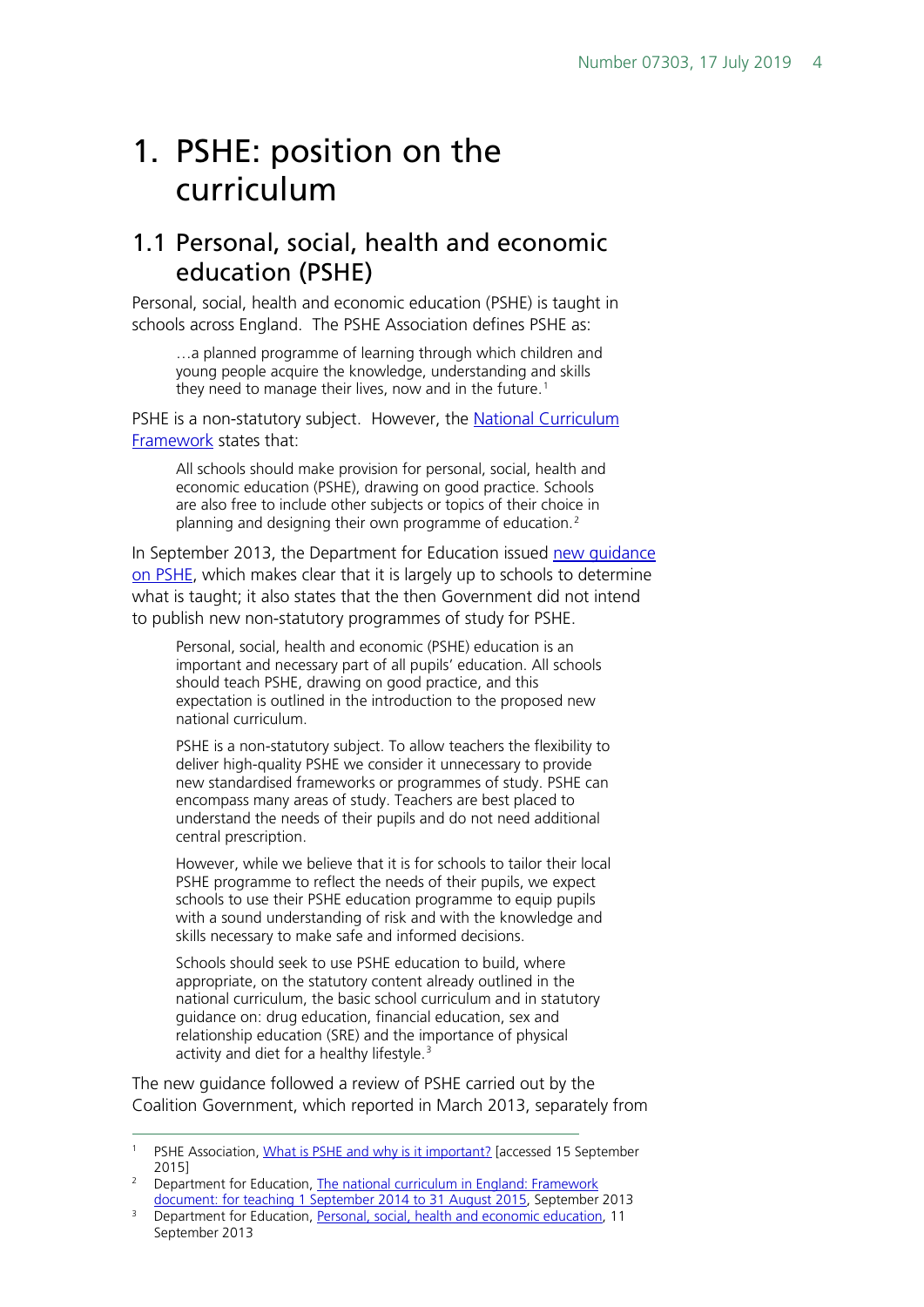its review of the National Curriculum.<sup>[4](#page-4-2)</sup> The [Summary Report](http://media.education.gov.uk/assets/files/pdf/p/pshe%20cons%20report.pdf) of the consultation on PSHE education (which includes discussion of sex and relationship education) sets out the views of the respondents to that consultation.[5](#page-4-3)

### <span id="page-4-0"></span>PSHE Association

The Government provides grant funding to the [PSHE Association](http://www.pshe-association.org.uk/) to work with schools to advise them in developing their own PSHE curriculums and improve the quality of teaching.

The association focuses on signposting schools to resources and in expanding their Chartered Teacher of PSHE programme. The Government has also asked the association to promote the teaching of consent as part of SRE.<sup>[6](#page-4-4)</sup>

The PSHE Association has published its own [programme of study](https://www.pshe-association.org.uk/resources_search_details.aspx?ResourceId=495&Keyword=programme&SubjectID=0&LevelID=0&ResourceTypeID=3&SuggestedUseID=0) for PSHE, covering Key Stages 1-5. The programme has three core themes:

- Health and Wellbeing
- Relationships
- Living in the Wider World

Within these headings the programme includes focus on a variety of areas, including diversity and equality, relationships of different kinds, personal financial choices, drugs education, the importance of respecting and protecting the environment, and people's rights and responsibilities as members of families and other groups, and as citizens. [7](#page-4-5)

### <span id="page-4-1"></span>1.2 Relationships and sex education (RSE)

Sex and relationship education (SRE) is distinct from PSHE, although many issues relating to SRE may be taught within the PSHE curriculum. As the two subjects are so closely linked, particularly in calls for greater provision, this briefing includes an overview of SRE requirements.

Changes to SRE – including a change in name – are currently in progress, and are taking place alongside changes to PSHE detailed in section 2 of this briefing.

The Library briefing on [Relationships and sex education](http://www.parliament.uk/briefing-papers/SN06103/sex-and-relationship-education-in-schools) in schools [\(England\),](http://www.parliament.uk/briefing-papers/SN06103/sex-and-relationship-education-in-schools) SN 06103, provides more detail on the current position and the reforms.

#### **Current position**

The [gov.uk website](https://www.gov.uk/national-curriculum/other-compulsory-subjects) provides a brief overview of the rules relating to SRE in schools:

Sex and relationship education (SRE) is compulsory from age 11 onwards. It involves teaching children about reproduction,

- Written Ministerial Statement a[t HC Deb 21 Mar 2013 c52WS](http://www.publications.parliament.uk/pa/cm201213/cmhansrd/cm130321/wmstext/130321m0001.htm#13032159000004)
- <span id="page-4-3"></span><span id="page-4-2"></span><sup>5</sup> Department for Education, [Consultation on PSHE Education: Summary Report,](http://media.education.gov.uk/assets/files/pdf/p/pshe%20cons%20report.pdf)  March 2013
- <span id="page-4-4"></span><sup>6</sup> Department for Education, [Personal, social, health and economic education,](https://www.gov.uk/government/publications/personal-social-health-and-economic-education-pshe/personal-social-health-and-economic-pshe-education#contents) 11 September 2013
- <span id="page-4-5"></span><sup>7</sup> PSHE Association, [PSHE programme of study \(Key stages 1-4\),](https://www.pshe-association.org.uk/resources_search_details.aspx?ResourceId=495&Keyword=programme&SubjectID=0&LevelID=0&ResourceTypeID=3&SuggestedUseID=0) October 2014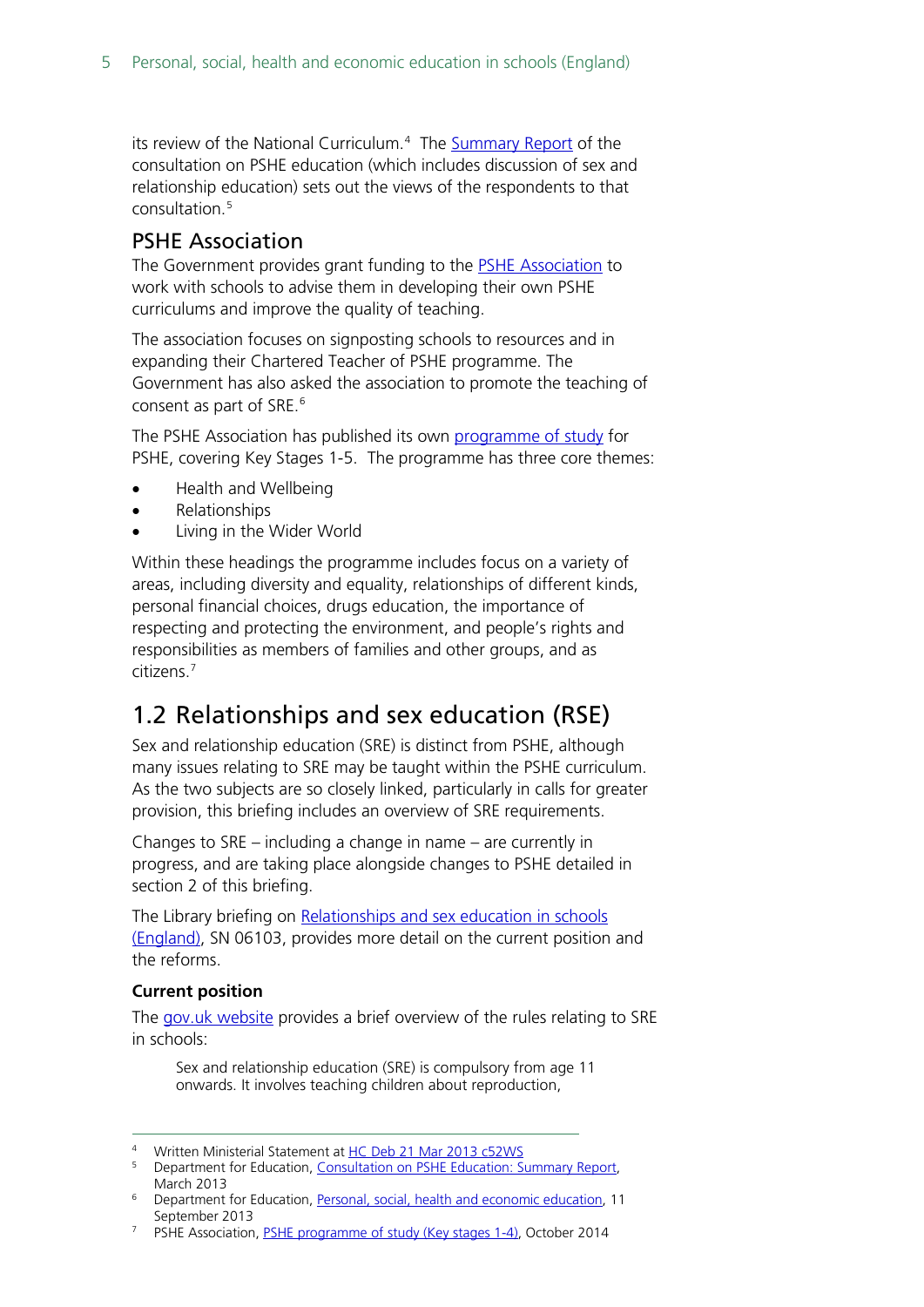sexuality and sexual health. It doesn't promote early sexual activity or any particular sexual orientation.

Some parts of sex and relationship education are compulsory these are part of the national curriculum for science. Parents can withdraw their children from all other parts of sex and relationship education if they want.

All schools must have a written policy on sex education, which they must make available to parents for free

Academies and free schools do not have to follow the National Curriculum and so are not under the same statutory obligations as local authority maintained schools. As such, they are not obliged to teach sex and relationship education; $8$  if they do provide it, they must have regard to the SRE quidance issued by the Secretary of State.<sup>[9](#page-5-1)</sup>

#### **From September 2020: statutory RSE**

On 1 March 2017, the then Education Secretary, Justine Greening, [announced](http://www.parliament.uk/business/publications/written-questions-answers-statements/written-statement/Commons/2017-03-01/HCWS509/) her intention to put 'Relationships and Sex Education' – rather than SRE – on a statutory footing. Section 34 of the *Children* [and Social Work Act 2017](http://www.legislation.gov.uk/ukpga/2017/16/section/34/enacted) provides for relationships and sex education to be taught in all schools in England.

The changes involve:

- All primary schools in England teaching 'Relationships Education'
- All secondary schools teaching 'Relationships and Sex Education'
- Reformed statutory guidance, following consultation
- Retaining the parental right of withdrawal from sex education, with new rights for children to 'opt-in' as they approach age 16
- Flexibility for schools in their approach, including for faith schools to teach within the tenets of their faith

[The Relationships Education, Relationships and Sex Education and](http://www.legislation.gov.uk/uksi/2019/924/introduction/made)  [Health Education \(England\) Regulations 2019](http://www.legislation.gov.uk/uksi/2019/924/introduction/made) confirm that these changes will come into force in September 2020.

Final statutory guidance on Relationships education, relationships and [sex education \(RSE\) and health education](https://www.gov.uk/government/publications/relationships-education-relationships-and-sex-education-rse-and-health-education) was published by the Department for Education in June 2019.

The DfE also published a **FAQs briefing** on the changes.

<span id="page-5-0"></span><sup>&</sup>lt;sup>8</sup> Unless there is a clause in their funding agreements requiring SRE to be taught.<br><sup>9</sup> Department for Education and Employment, Sox and Polationship Education.

<span id="page-5-1"></span><sup>9</sup> Department for Education and Employment, [Sex and Relationship Education](https://www.gov.uk/government/uploads/system/uploads/attachment_data/file/283599/sex_and_relationship_education_guidance.pdf)  [Guidance,](https://www.gov.uk/government/uploads/system/uploads/attachment_data/file/283599/sex_and_relationship_education_guidance.pdf) July 2000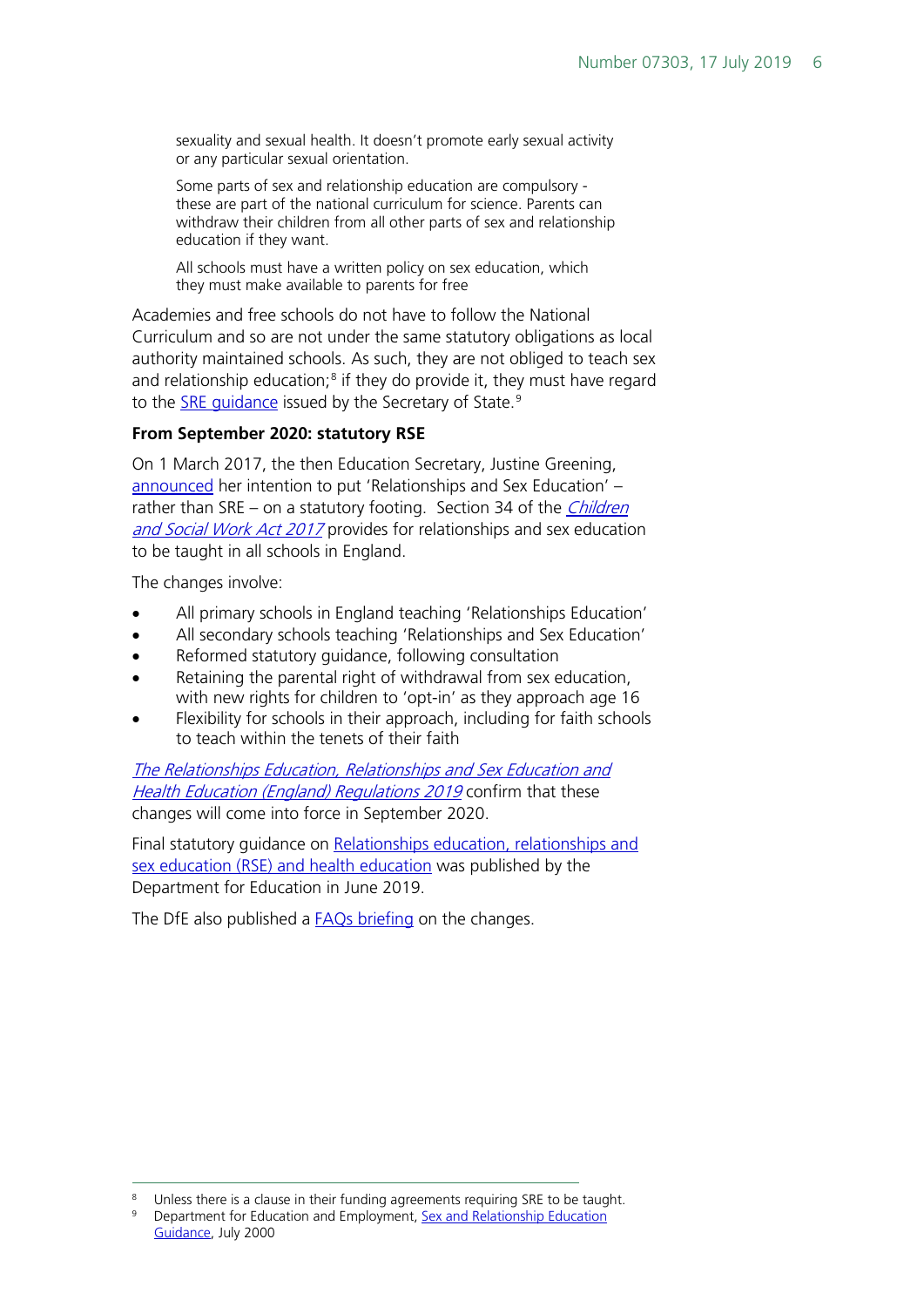## <span id="page-6-0"></span>2. Reforms: Statutory Health Education from September 2020

### <span id="page-6-1"></span>2.1 Children and Social Work Act 2017 powers

On 1 March 2017, the Education Secretary, Justine Greening, [announced](http://www.parliament.uk/business/publications/written-questions-answers-statements/written-statement/Commons/2017-03-01/HCWS509/) her intention to put Relationships and Sex Education (RSE) on a statutory footing. She also announced her intention to create a power to make PSHE statutory in future, following further work and consultation:

The amendments [to the *Children and Social Work Bill*] also create a power enabling the Government to make regulations requiring PSHE to be taught in academies and maintained schools – it is already compulsory in independent schools. By creating a power on PSHE, we are allowing time to consider what the right fit of this subject is with Relationships Education and Relationships and Sex Education.<sup>[10](#page-6-2)</sup>

It is intended that the announced changes to Relationships and Sex Education would be in place for teaching to begin in September 2019. No indication has been given of a timetable for the potential introduction of statutory PSHE.

Section 35 of the *[Children and Social Work Act 2017](http://www.legislation.gov.uk/ukpga/2017/16/section/35/enacted)* provides for PSHE to be made statutory at all schools in England through regulations.

A [Policy Statement](http://data.parliament.uk/DepositedPapers/Files/DEP2017-0191/170301_Policy_statement_gov.uk_template_FINAL.PDF) published alongside the announcement indicated that PSHE would be reviewed, in the context of statutory Relationships and Sex Education, to determine what the subject's makeup could be with statutory status, under the following 'broad pillars':

- Healthy bodies and lifestyles, including keeping safe, puberty, drugs and alcohol education;
- Healthy minds, including emotional wellbeing, resilience, mental health;
- Economic wellbeing and financial capability;
- Careers education, preparation for the workplace and making a positive contribution to society.<sup>[11](#page-6-3)</sup>

Information about the proposals for statutory Relationships and Sex Education can be found in the Library briefing [Relationships and Sex](http://researchbriefings.parliament.uk/ResearchBriefing/Summary/SN06103) [Education in Schools \(England\),](http://researchbriefings.parliament.uk/ResearchBriefing/Summary/SN06103) SN 06103.

<span id="page-6-2"></span><sup>&</sup>lt;sup>10</sup> [HC Deb 1 March 2017, HCWS509](http://www.parliament.uk/business/publications/written-questions-answers-statements/written-statement/Commons/2017-03-01/HCWS509/)

<span id="page-6-3"></span><sup>&</sup>lt;sup>11</sup> Department for Education, Policy Statement: Relationships Education, Relationships [and Sex Education, and Personal, Social, Health, and Economic Education,](http://data.parliament.uk/DepositedPapers/Files/DEP2017-0191/170301_Policy_statement_gov.uk_template_FINAL.PDF) March 2017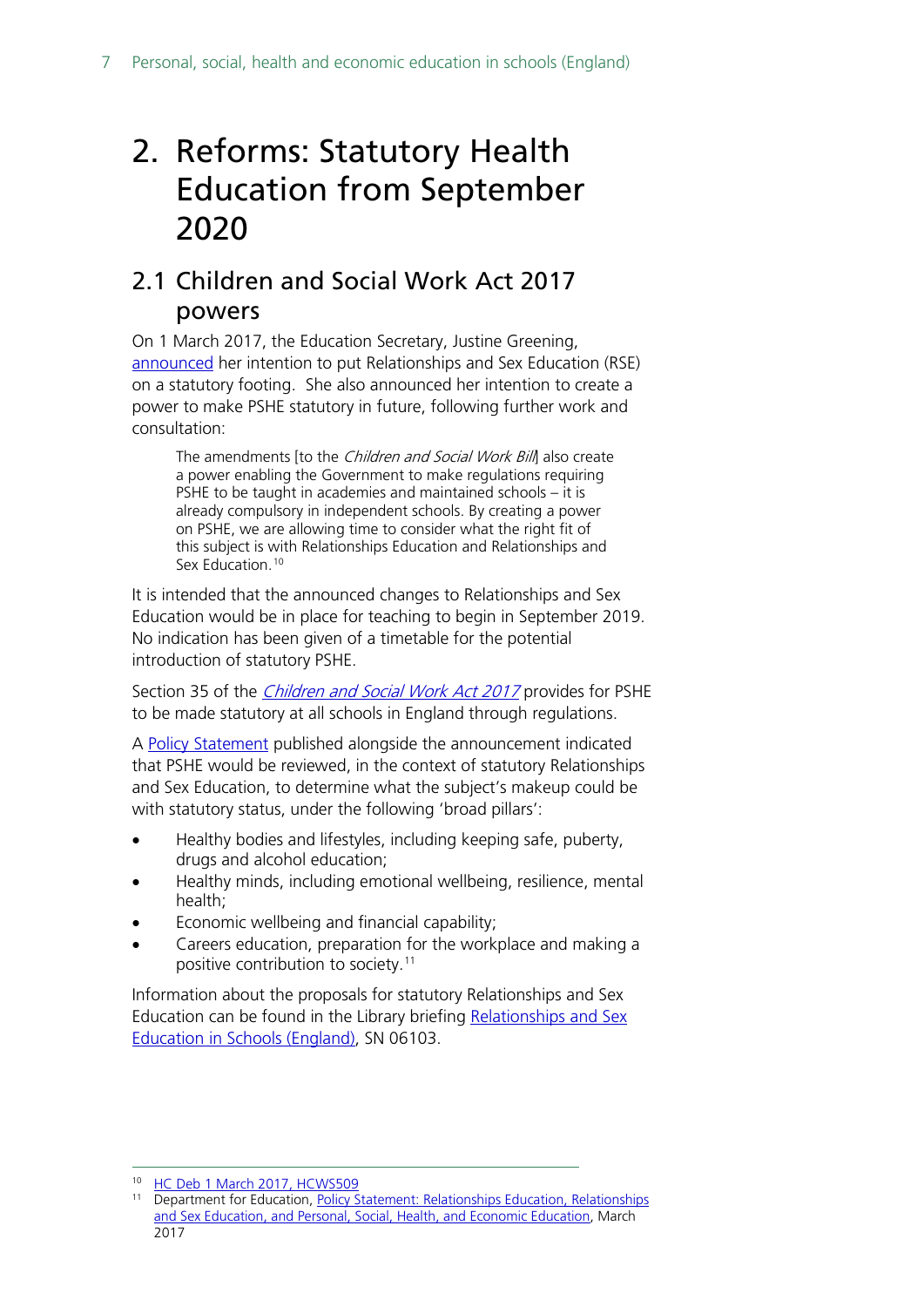### <span id="page-7-0"></span>2.2 Call for evidence

On 19 December 2017 the Department for Education published a call for evidence on [Changes to teaching of sex and relationship education,](https://www.gov.uk/government/consultations/changes-to-teaching-of-sex-and-relationship-education-and-pshe)  [and PSHE.](https://www.gov.uk/government/consultations/changes-to-teaching-of-sex-and-relationship-education-and-pshe)

Alongside questions about sex and relationship education, the call for evidence asked for views on the most important topics under the umbrella of PSHE for teaching at primary and secondary level, and also what level of flexibility should be given to schools in teaching PSHE. A separate call for evidence published simultaneously asked young people about what teaching in PSHE they had found most useful, and which subjects not covered they would like to have been taught about.

The call for evidence was open until February 2018.

### <span id="page-7-1"></span>2.3 Statutory Health Education

### <span id="page-7-2"></span>Consultations

The [Government response to the December 2017 call for evidence](https://consult.education.gov.uk/pshe/relationships-education-rse-health-education/supporting_documents/Final%20Consultation%20and%20response.pdf) was published in July 2018.

Alongside the publication of the response and proposals on RSE, the Government **announced** the introduction of statutory Health Education.<sup>[12](#page-7-4)</sup>

A [consultation](https://consult.education.gov.uk/pshe/relationships-education-rse-health-education/) was opened on draft regulations and draft statutory guidance to implement the changes in July 2018.

The Government published its [response to the consultation,](https://www.gov.uk/government/consultations/relationships-and-sex-education-and-health-education) alongside updated draft requlations and draft quidance, on 25 February 2019.

### <span id="page-7-3"></span>Statutory guidance: Physical health and mental wellbeing education

[The Relationships Education, Relationships and Sex Education](http://www.legislation.gov.uk/uksi/2019/924/introduction/made) and **[Health Education \(England\) Regulations 2019](http://www.legislation.gov.uk/uksi/2019/924/introduction/made)** have passed Parliament and provide for statutory health education in schools from September 2020.

Schools are encouraged to adopt the new curriculum early, from September 2019.

Guidance on physical health and mental wellbeing education is included as part of the statutory guidance for Relationships Education, [Relationships and Sex Education \(RSE\) and Health Education.](https://www.gov.uk/government/publications/relationships-education-relationships-and-sex-education-rse-and-health-education)

The requirements are set out under the heading 'physical health and mental wellbeing', and the guidance highlights "the positive two-way relationship" between physical and mental health.<sup>[13](#page-7-5)</sup>

The guidance draws particular attention to menstruation, and that its onset "can be confusing or even alarming for girls if they are not

<span id="page-7-4"></span><sup>&</sup>lt;sup>12</sup> Department for Education, [New relationships and health education in schools,](https://www.gov.uk/government/news/new-relationships-and-health-education-in-schools) 19 July 2018

<span id="page-7-5"></span><sup>&</sup>lt;sup>13</sup> Department for Education, Relationships Education, Relationships and Sex Education [\(RSE\) and Health Education Statutory guidance for governing bodies, proprietors,](https://assets.publishing.service.gov.uk/government/uploads/system/uploads/attachment_data/file/805781/Relationships_Education__Relationships_and_Sex_Education__RSE__and_Health_Education.pdf)  [head teachers, principals, senior leadership teams, teachers,](https://assets.publishing.service.gov.uk/government/uploads/system/uploads/attachment_data/file/805781/Relationships_Education__Relationships_and_Sex_Education__RSE__and_Health_Education.pdf) June 2019, p32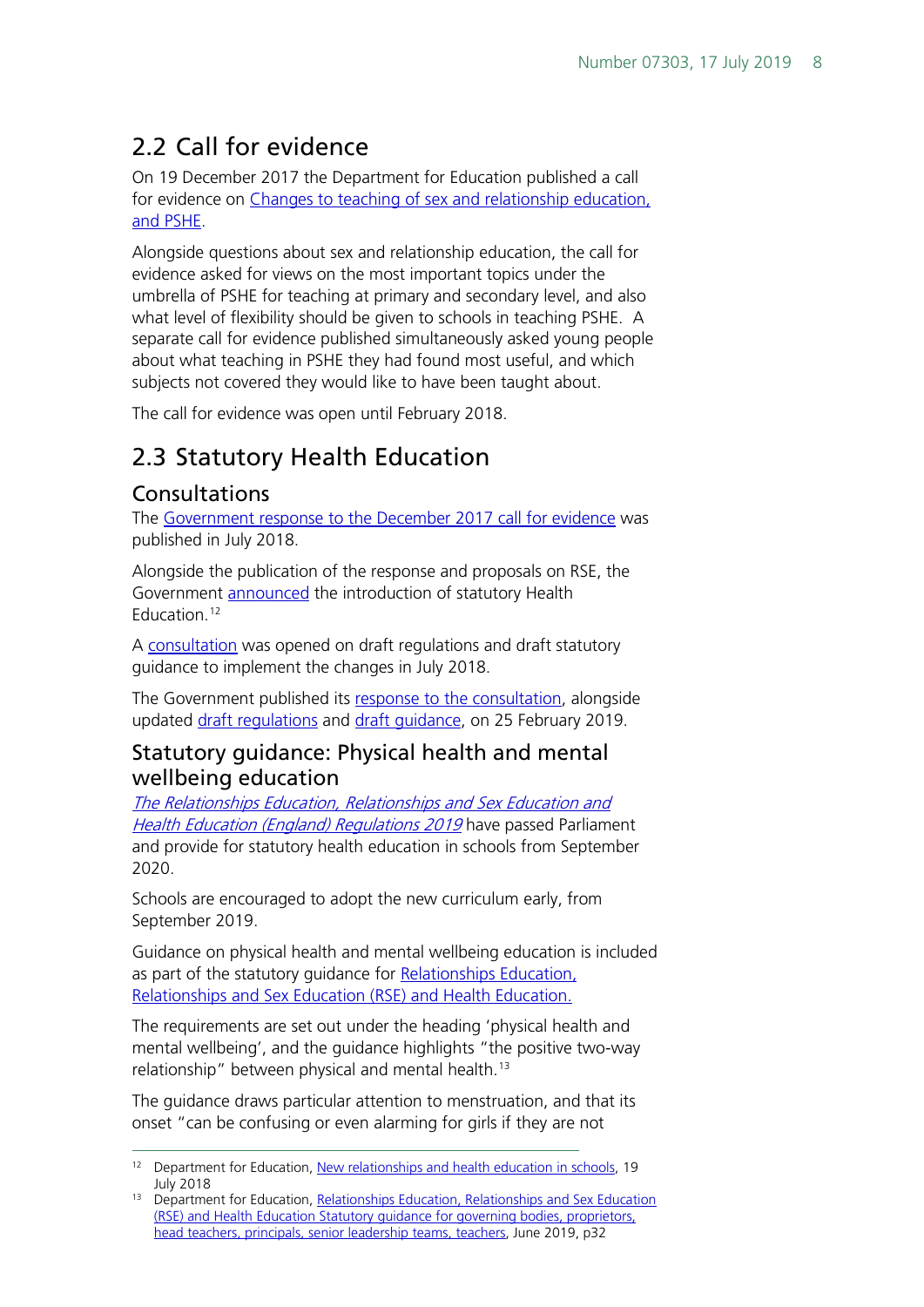prepared." It states both curriculum and practical arrangements for pupils should be considered:

Pupils should be taught key facts about the menstrual cycle including what is an average period, range of menstrual products and the implications for emotional and physical health. In addition to curriculum content, schools should also make adequate and sensitive arrangements to help girls prepare for and manage menstruation including with requests for menstrual products. Schools will need to consider the needs of their cohort of pupils in designing this content. [14](#page-8-0)

Tables on pages 32-35 and 36-38 of the draft guidance provide a full overview of what pupils should learn as part of health education at primary and secondary level.

To provide an indication of what is included, at **primary** level, pupils would be taught about:

- Mental wellbeing
	- Including: importance of mental well-being alongside physical health; understanding and discussing emotions; benefits of physical exercise; loneliness; where to seek support; that it is common to have mental health problems and that these can be resolved with support
- Internet safety and harms
	- Including: balancing time spent online, and the impact of positive and negative online content; respectful behaviour online; that harmful behaviour such as bullying can take place online
- Physical health and fitness
	- Including: the characteristics and benefits of a healthy lifestyle; the importance of exercise; the dangers of an inactive lifestyle
- Healthy eating
	- Including: what constitutes a healthy diet; the characteristics of a poor diet and associated risks
- Drugs, alcohol and tobacco
	- Including: factual information about legal and illegal drugs and associated risks
- Health and prevention
	- Including: how to recognise early signs of illness; safe and unsafe exposure to the sun; the importance of sleep; the importance of good dental health; personal hygiene; immunisations

<span id="page-8-0"></span> <sup>14</sup> Department for Education, [Relationships Education, Relationships and Sex Education](https://assets.publishing.service.gov.uk/government/uploads/system/uploads/attachment_data/file/805781/Relationships_Education__Relationships_and_Sex_Education__RSE__and_Health_Education.pdf)  [\(RSE\) and Health Education Statutory guidance for governing bodies, proprietors,](https://assets.publishing.service.gov.uk/government/uploads/system/uploads/attachment_data/file/805781/Relationships_Education__Relationships_and_Sex_Education__RSE__and_Health_Education.pdf)  [head teachers, principals, senior leadership teams, teachers,](https://assets.publishing.service.gov.uk/government/uploads/system/uploads/attachment_data/file/805781/Relationships_Education__Relationships_and_Sex_Education__RSE__and_Health_Education.pdf) June 2019, p31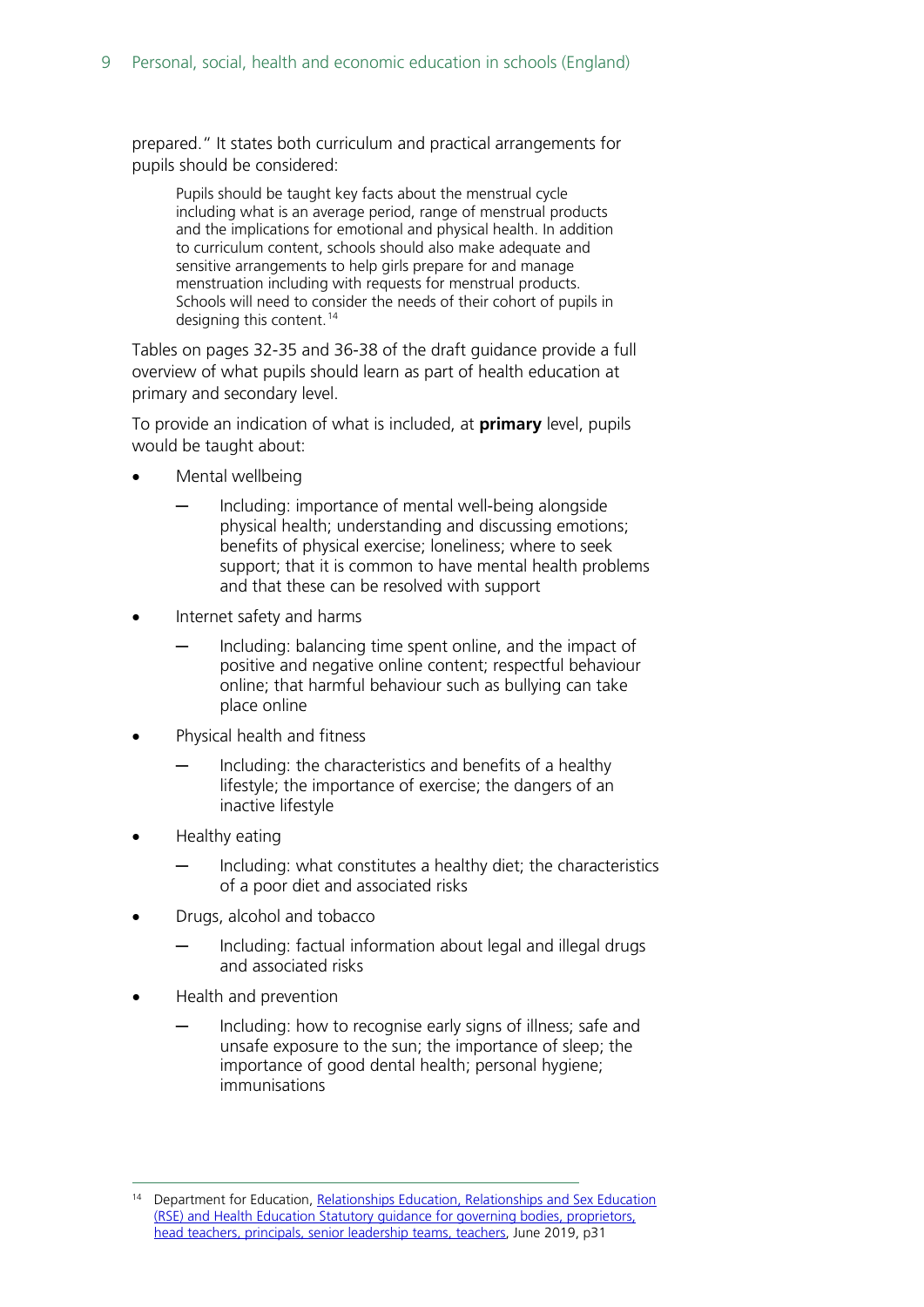- Basic first aid
	- Including: how to call the emergency services; basic first aid, such as dealing with common injuries
- Changing adolescent body
	- Including: key facts about puberty and the changing adolescent body, particularly from ages 9-11

At **secondary** level, the draft guidance states that teaching should build on primary learning with "a focus on enabling pupils to make wellinformed, positive choices for themselves."

Pupils would be expected to learn about:

- Mental wellbeing
	- Including: how to talk about emotions; that happiness is linked to being connected to others; how to recognise the early signs of mental wellbeing problems; common types of mental ill health; the positive and negative impact of various activities on mental health
- Internet safety and harms
	- Including: the similarities and differences of the online and offline worlds; how to identify harmful behaviours online
- Physical health and fitness
	- Including: the positive impact of physical fitness in mental wellbeing; what constitutes a healthy lifestyle and the impact of an inactive lifestyle; facts about wider issues such as organ/blood donation
- Healthy eating
	- Including: how to maintain a healthy diet and the health risks associated with unhealthy eating
- Drugs, alcohol and tobacco
	- Including: the facts about legal substances and illegal substances, and associated risks; the law relating to the supply and possession of illegal substances; the risks of alcohol consumption and what constitutes (relatively) safe consumption; the consequences of addiction; the dangers of smoking tobacco, particularly lung cancer
- Health and prevention
	- Including: personal hygiene and germs; the importance of dental health; the importance of sleep; the importance of self-examination (in late secondary)
- Basic first aid
	- Including: treating common injuries; life-saving skills, including CPR; the purpose of defibrillators
- Changing adolescent body
	- Including: key facts about puberty, the changing adolescent body, and menstrual wellbeing; the main changes which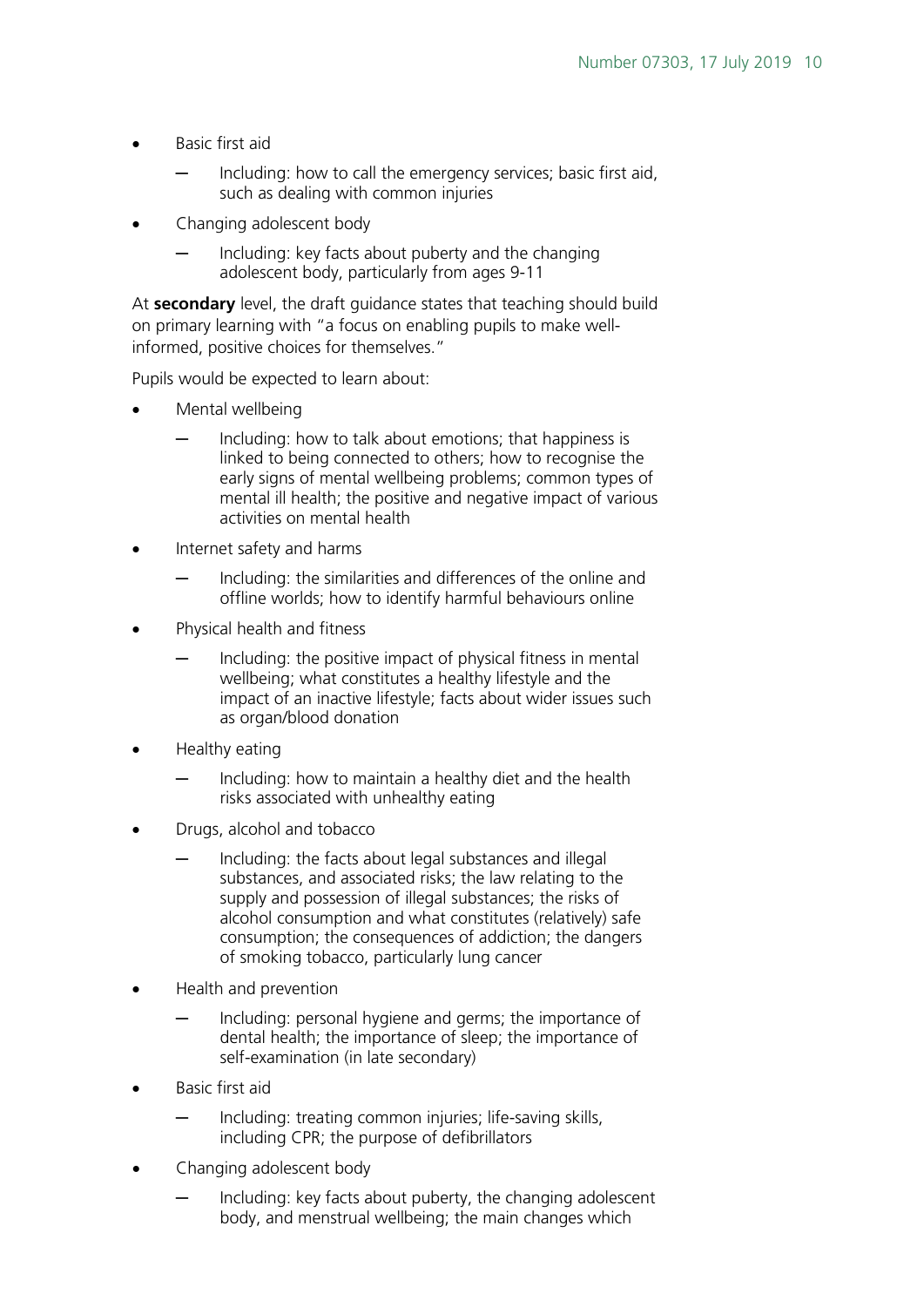take place in males and females, and the implications for emotional and physical health

#### <span id="page-10-0"></span>The position of economic education

During his statement to the House announcing the July 2018 consultation, the Education Secretary, Damian Hinds, set out the Government's reasoning in not also making economic education statutory:

<span id="page-10-1"></span>Financial education is already on the curriculum in maths and citizenship, and careers education is an important part of our careers strategy. For those reasons, I do not consider that further economic education needs be made compulsory. I am committed, however, to improving the provision of financial and careers education, and will continue to work with stakeholders to do so.<sup>[15](#page-10-1)</sup>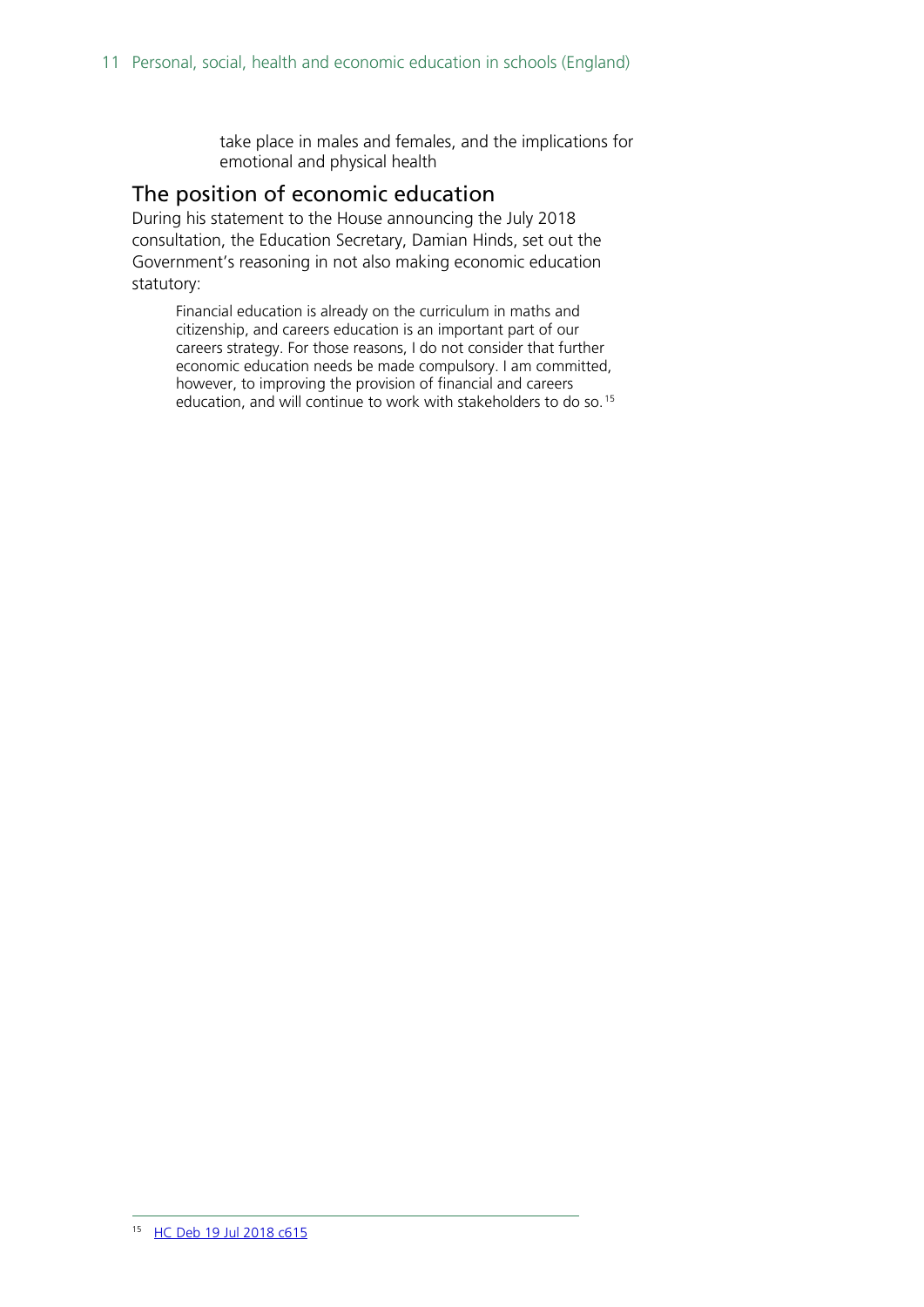## <span id="page-11-0"></span>3. Quality of PSHE provision

### <span id="page-11-1"></span>3.1 Ofsted report on PSHE provision (2013)

Ofsted has published a [series of reports](http://webarchive.nationalarchives.gov.uk/20141124154759/http:/www.ofsted.gov.uk/inspection-reports/our-expert-knowledge/personal-social-and-health-education-pshe) on PSHE provision and good practice. The most recent report, Not yet good enough: personal, [social, health and economic education in schools,](https://www.gov.uk/government/publications/not-yet-good-enough-personal-social-health-and-economic-education) was published in May 2013. The report stated that learning in PSHE education was:

…good or better in 60% of schools and required improvement or was inadequate in 40%...

In the two fifths of schools where learning was weak, pupils had gaps in their knowledge and skills, most commonly in the serious safeguarding areas of personal safety in relation to sex and relationships, mental health, and alcohol misuse.<sup>[16](#page-11-3)</sup>

### <span id="page-11-2"></span>3.2 Teaching

The 2013 [Ofsted report,](https://www.gov.uk/government/publications/not-yet-good-enough-personal-social-health-and-economic-education) stated that the teaching of PSHE required improvement:

Teaching required improvement in 42% of primary and 38% of secondary schools. Too many teachers lacked expertise in teaching sensitive and controversial issues, which resulted in some topics such as sexuality, mental health and domestic violence being omitted from the curriculum. This was because subject-specific training and support were too often inadequate. In 20% of schools, staff had received little or no training to teach PSHE education. Teaching was not good in any of these schools.<sup>[17](#page-11-4)</sup>

The report recommended that schools should "ensure that staff teaching PSHE education receive subject-specific training and regular updates, including in the teaching of sensitive issues."<sup>[18](#page-11-5)</sup>

From 2004 to 2010 the Department for Children, Schools and Families and the Department of Health funded a certificated national programme of PSHE Continuing Professional Development (CPD); the Education Committee recommended in its February 2015 report that this funding be reintroduced.<sup>19</sup> The Government rejected this recommendation in its [response.](https://www.gov.uk/government/publications/pshe-and-sre-in-schools-government-response)<sup>20</sup> The response highlighted the PSHE quality mark (see Nicky Morgan speech, on page 5 of this briefing):

To enable schools to demonstrate excellence in the quality of their PSHE teaching, the Government [has] announced the development of a new, rigorous PSHE quality mark. This will give parents more information about the quality of a school's PSHE provision and will highlight schools which are already providing opportunities for wider development for their pupils through PSHE. It will make it easier for schools struggling in this area to

<span id="page-11-3"></span> <sup>16</sup> Ofsted, [Not yet good enough: personal, social, health and economic education in](https://www.gov.uk/government/uploads/system/uploads/attachment_data/file/413178/Not_yet_good_enough_personal__social__health_and_economic_education_in_schools.pdf)  [schools,](https://www.gov.uk/government/uploads/system/uploads/attachment_data/file/413178/Not_yet_good_enough_personal__social__health_and_economic_education_in_schools.pdf) May 2013, p4-5

<span id="page-11-4"></span><sup>&</sup>lt;sup>17</sup> Ofsted, Not yet good enough: personal, social, health and economic education in [schools,](https://www.gov.uk/government/uploads/system/uploads/attachment_data/file/413178/Not_yet_good_enough_personal__social__health_and_economic_education_in_schools.pdf) p7

<span id="page-11-5"></span><sup>18</sup> Ibid., p8

<span id="page-11-6"></span><sup>&</sup>lt;sup>19</sup> House of Commons Education Select Committee, All schools should have to provide [PSHE and SRE,](http://www.parliament.uk/business/committees/committees-a-z/commons-select/education-committee/news/pshe-sre-report/) p3

<span id="page-11-7"></span><sup>&</sup>lt;sup>20</sup> Department for Education, Government response: Life lessons: PSHE and SRE in [schools,](https://www.gov.uk/government/uploads/system/uploads/attachment_data/file/446038/50742_Cm_9121_Web.pdf) p5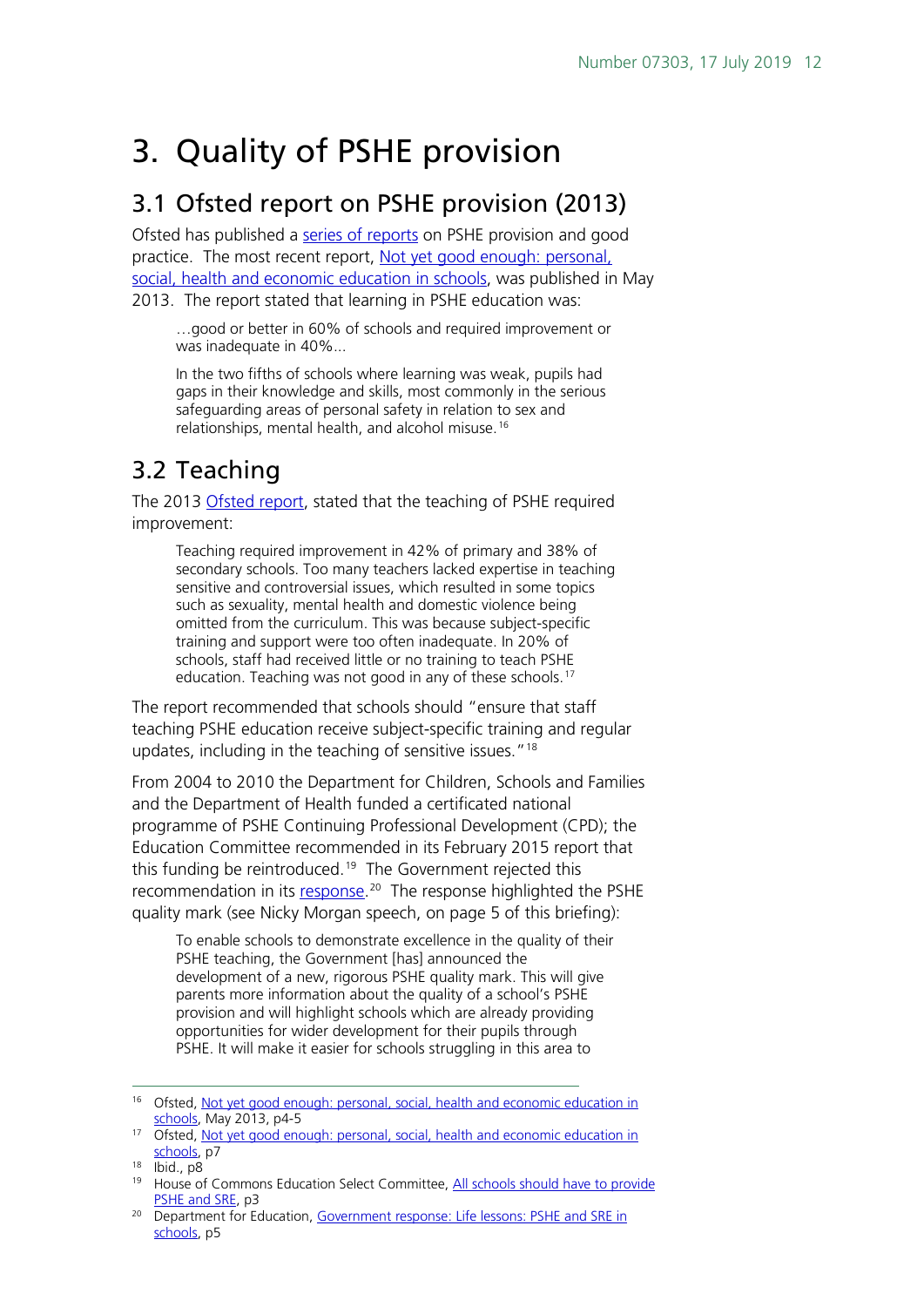<span id="page-12-0"></span>work with the best. The new PSHE quality mark will be brought in line with similar accreditations of its type which require schools to provide evidence for the depth and quality of their teaching in a particular area. The new accreditation will drive improvement in the subject, with many schools seeking the award expected to make tangible improvements to their teaching to achieve the quality mark.[21](#page-12-0)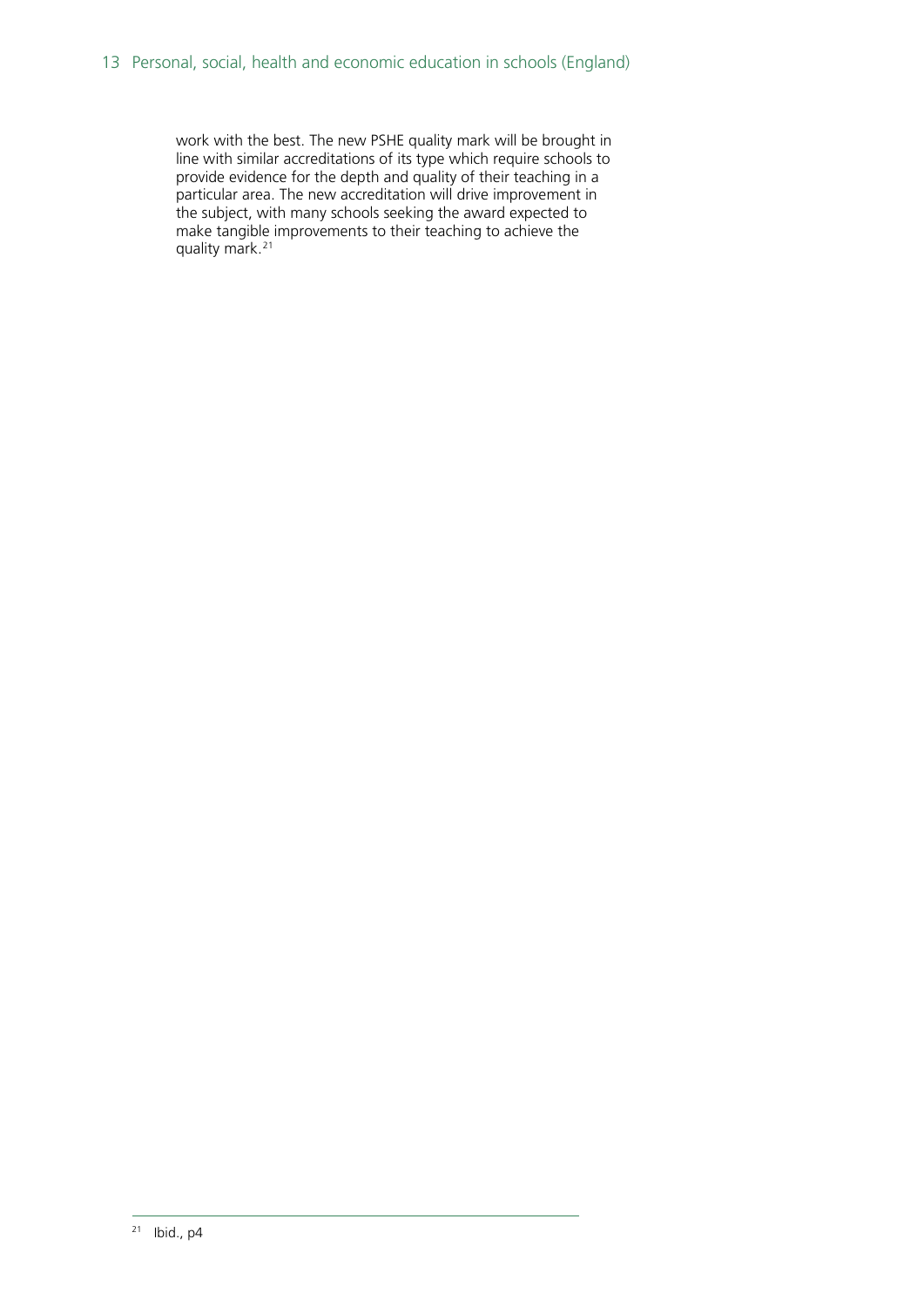## <span id="page-13-0"></span>4. Reports and earlier calls for statutory PSHE

### <span id="page-13-1"></span>4.1 Education Committee report and recommendation for statutory PSHE

In 2014-15, the Commons Education Select Committee conducted an enquiry into PSHE and SRE, including consideration of whether the two subjects should be made statutory. In February 2015 the Committee [recommended](http://www.publications.parliament.uk/pa/cm201415/cmselect/cmeduc/145/145.pdf) that age-appropriate PSHE, including SRE, should become a statutory subject in primary and secondary schools.<sup>[22](#page-13-2)</sup> The Committee believed that the then Government's:

…current strategy for improving PSHE is weak, with a mismatch between the priority that ministers claim they give PSHE and the steps that have been taken to improve the quality of teaching in the subject.<sup>[23](#page-13-3)</sup>

The [Government response](https://www.gov.uk/government/uploads/system/uploads/attachment_data/file/446038/50742_Cm_9121_Web.pdf) published in July 2015 did not take forward this recommendation for PSHE to be made statutory, although it stated that it would be giving further consideration to the Committee's arguments in 2015. [24](#page-13-4)

The Chair of the new Education Committee, Neil Carmichael, was [critical](http://www.parliament.uk/business/committees/committees-a-z/commons-select/education-committee/news-parliament-2015/comment-sex-education-15-16/) of the Government's response:

The response made by the Government today is disappointing.

Ministers entirely sidestep the call made by MPs in the closing months of the last Parliament to give statutory status to PSHE.

They also reject or brush over nearly every other recommendation made by the previous Education Committee in their key report published five months ago.

It is unclear why it should have taken the Government so long to publish such a feeble response.<sup>[25](#page-13-5)</sup>

In November 2015, the Chair of the Committee [wrote](http://www.parliament.uk/documents/commons-committees/Education/Letter-from-the-Committee-to-the-Secretary-of-State-regarding-statutory-status-for-PSHE.pdf) to the Education Secretary to stress that the Committee expected an update on statutory status, and urging that the arguments in favour of statutory status should be considered carefully.<sup>[26](#page-13-6)</sup>

In December 2015, Natasha Devon, founder of the Self-Esteem Team and mental health champion at the Department for Education, told the Education Committee in [oral evidence](http://data.parliament.uk/writtenevidence/committeeevidence.svc/evidencedocument/education-committee/mental-health-and-wellbeing-of-looked-after-children/oral/26126.html) to its inquiry into the mental health and wellbeing of looked after children that she believed the

<span id="page-13-2"></span><sup>&</sup>lt;sup>22</sup> House of Commons Education Select Committee, All schools should have to provide [PSHE and SRE,](http://www.parliament.uk/business/committees/committees-a-z/commons-select/education-committee/news/pshe-sre-report/) 17 February 2015

<span id="page-13-3"></span> $23$  Ibid.

<span id="page-13-4"></span><sup>&</sup>lt;sup>24</sup> Department for Education, Government response: Life lessons: PSHE and SRE in [schools,](https://www.gov.uk/government/uploads/system/uploads/attachment_data/file/446038/50742_Cm_9121_Web.pdf) Cm 9121, July 2015, p9

<span id="page-13-5"></span><sup>&</sup>lt;sup>25</sup> House of Commons Education Select Committee, Government response to sex [education report is "feeble",](http://www.parliament.uk/business/committees/committees-a-z/commons-select/education-committee/news-parliament-2015/comment-sex-education-15-16/) 16 July 2015

<span id="page-13-6"></span><sup>&</sup>lt;sup>26</sup> Education Committee, [Letter from Neil Carmichael MP to Rt Hon Nicky Morgan MP,](http://www.parliament.uk/documents/commons-committees/Education/Letter-from-the-Committee-to-the-Secretary-of-State-regarding-statutory-status-for-PSHE.pdf) 25 November 2015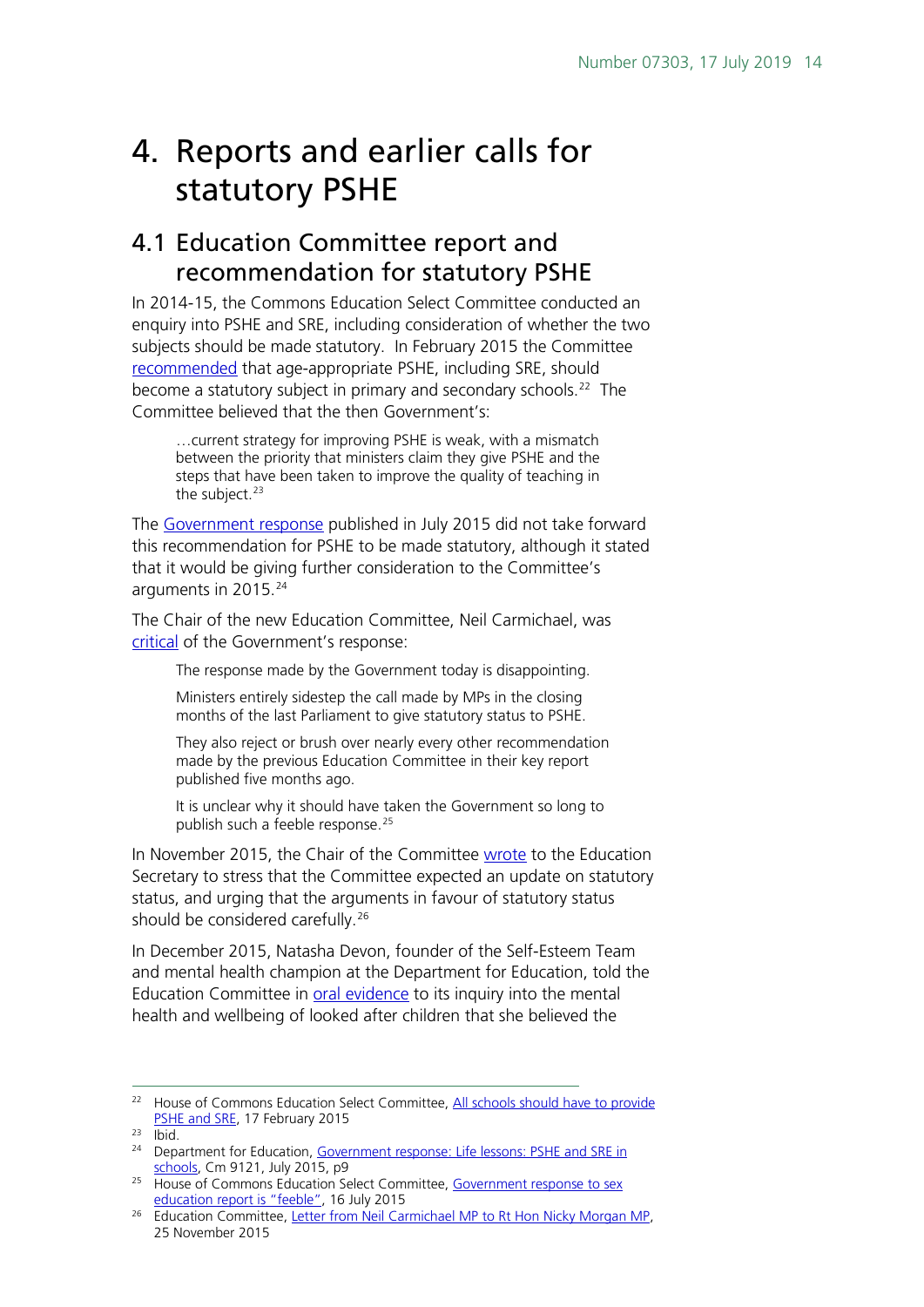Education Secretary favoured statutory status, but that there were budgetary issues:

**Q50:** […] As far as I am aware—this is just anecdotal—Nicky Morgan is in favour of it being made statutory, so the question is: what more can we do? My hunch is that financial considerations are at the root of the decision not to make it statutory, because as soon as you make it statutory you have to give it a budget.<sup>[27](#page-14-2)</sup>

### <span id="page-14-0"></span>Joint letter from select committee Chairs (January 2016)

In January 2016, the Chairs of four Commons select committees – education, health, home affairs and business, innovation and skills – [wrote](http://www.parliament.uk/documents/commons-committees/Education/Chairs) to the Education Secretary, citing committee reports and statements from the Children's Commissioner and the Chief Medical Officer, in support of statutory PSHE and SRE.

The letter stated that it was "clear to the four of us that there is a need to work towards PSHE and SRE becoming statutory in all schools."<sup>[28](#page-14-3)</sup>

### <span id="page-14-1"></span>4.2 Women and Equalities Committee inquiry and Government response

As part of its inquiry into sexual harassment and sexual violence in schools, the Women and Equalities Committee [asked](http://www.parliament.uk/business/committees/committees-a-z/commons-select/women-and-equalities-committee/dfe-evidence-check-forum/curriculum-and-personal-social-health-and-economic-education/) for comments on the strength of the Government's evidence on the current status of PSHE and its work in this area, to inform its questions to Ministers on 12 July 2016.[29](#page-14-4)

The [Committee's report](http://www.parliament.uk/business/committees/committees-a-z/commons-select/women-and-equalities-committee/news-parliament-2015/sexual-harassment-and-violence-in-schools-report-published-16-17/) was published in September 2016. It recommended that that PSHE and SRE should be made statutory subjects as part of the Education Bill then planned for autumn 2016.<sup>[30](#page-14-5)</sup> (That Bill was subsequently dropped.)

The [Government's response,](http://www.parliament.uk/business/committees/committees-a-z/commons-select/women-and-equalities-committee/news-parliament-2015/sexual-harassment-and-sexual-violence-in-schools-government-response-published-16-17/) published in November 2016, did not include a commitment to make either PSHE or SRE statutory. The Government stated that it would consider improvements to the teaching of both subjects:

…we will look at how what is taught in PSHE and SRE can fit into a whole school approach and reflected in codes of practice. We are conscious that the existing SRE guidance was last updated in 2000 and the case for further action on PSHE and SRE delivery is actively under review, with particular consideration to improving quality and accessibility.[31](#page-14-6)

<span id="page-14-2"></span><sup>&</sup>lt;sup>27</sup> Education Committee, Uncorrected oral evidence: Mental health and well-being of [looked after children,](http://www.parliament.uk/business/committees/committees-a-z/commons-select/education-committee/inquiries/parliament-2015/mental-health-children-15-16/) HC 481, 16 December 2015

<span id="page-14-3"></span><sup>&</sup>lt;sup>28</sup> Education Committee, Letter from Neil Carmichael MP, Dr Sarah Wollaston MP, Rt [Hon Keith Vaz MP, and Iain Wright MP, to Rt Hon Nicky Morgan MP,](http://www.parliament.uk/documents/commons-committees/Education/Chairs) 8 January 2016

<span id="page-14-4"></span><sup>&</sup>lt;sup>29</sup> Women and Equalities Committee, Personal, Social, Health and Economic education [and the curriculum,](http://www.parliament.uk/business/committees/committees-a-z/commons-select/women-and-equalities-committee/dfe-evidence-check-forum/curriculum-and-personal-social-health-and-economic-education/) 5 July 2016

<span id="page-14-5"></span><sup>&</sup>lt;sup>30</sup> Women and Equalities Committee, Sexual harassment and sexual violence in [schools,](http://www.publications.parliament.uk/pa/cm201617/cmselect/cmwomeq/91/91.pdf) Third Report session 2016-17, HC 91 para 151

<span id="page-14-6"></span><sup>&</sup>lt;sup>31</sup> Women and Equalities Committee, Sexual harassment and sexual violence in [schools: Government response to the Committee's Third Report of Session 2016–17,](http://www.publications.parliament.uk/pa/cm201617/cmselect/cmwomeq/826/826.pdf) First special report of 2016-17, para 56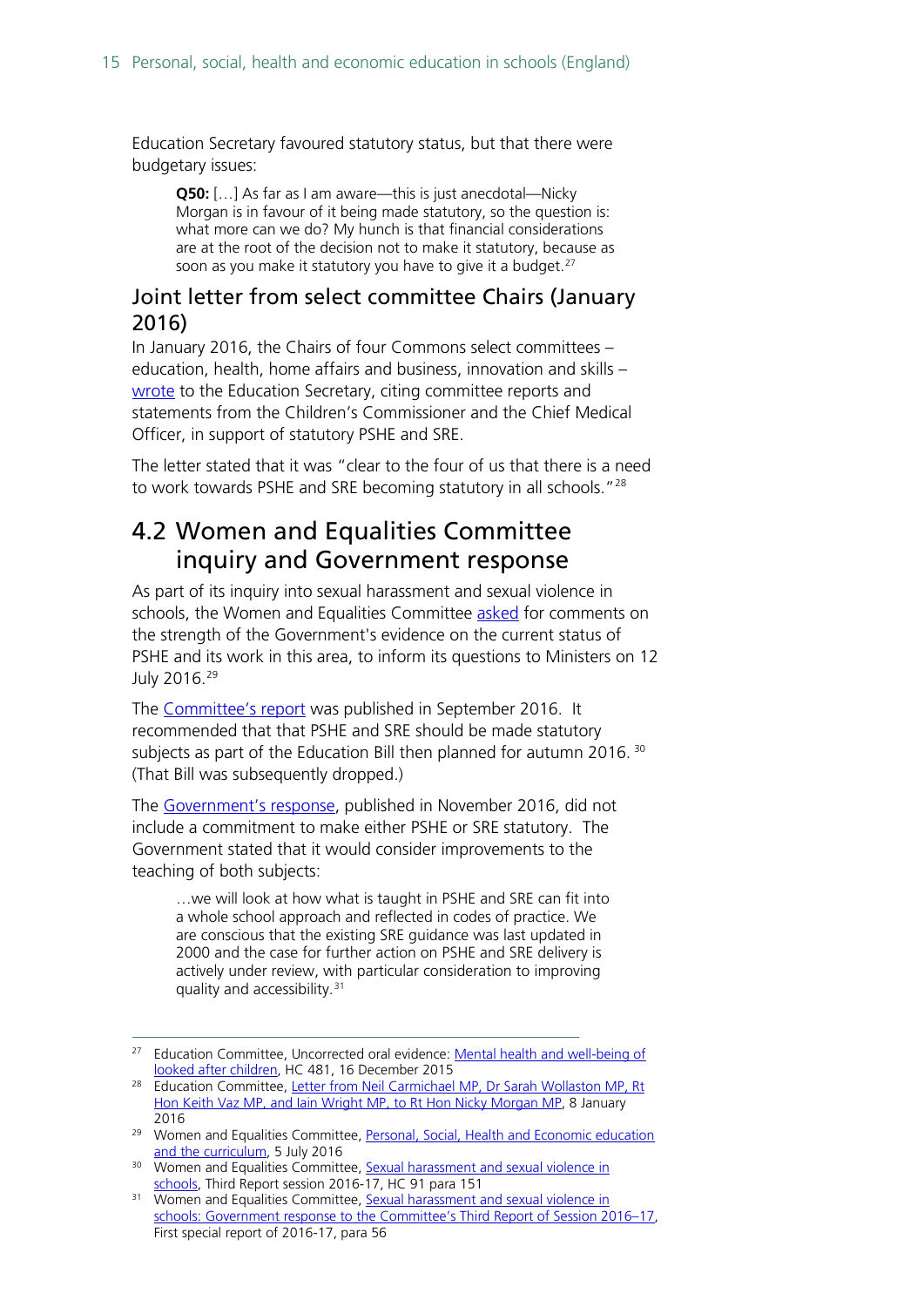The Committee Chair, Maria Miller, was [critical](http://www.parliament.uk/business/committees/committees-a-z/commons-select/women-and-equalities-committee/news-parliament-2015/sexual-harassment-and-sexual-violence-in-schools-government-response-published-16-17/) of the response, and in particular the lack of a commitment to statutory SRE:

In particular the Government needs to prioritise action to ensure Sex and Relationship education reflects the realities of the 21st century rather than the pre-smartphone age when guidance was last updated. [32](#page-15-2)

### <span id="page-15-0"></span>New letter from select committee Chairs (November 2016)

Following the Government's response to the Women and Equalities Committee report, [five select committee Chairs wrote to the Education](http://www.parliament.uk/documents/commons-committees/Education/Correspondence/Chairs-letter-to-Secretary-of-State-re-PSHE-status-29-11-2016.PDF)  [Secretary,](http://www.parliament.uk/documents/commons-committees/Education/Correspondence/Chairs-letter-to-Secretary-of-State-re-PSHE-status-29-11-2016.PDF) to express disappointment at the lack of an announcement of statutory PSHE, and urged the Government either to support a current Private Member's Bill for statutory PSHE (see section 3.4) or bring forward proposals of its own.[33](#page-15-3)

The five Chairs were Neil Carmichael (Education Committee), Maria Miller (Women and Equalities), Yvette Cooper (Home Affairs), Dr Sarah Wollaston (Health), and Iain Wright (Business, Energy and Industrial Strategy).

### <span id="page-15-1"></span>4.3 Government decision not to make PSHE statutory (February 2016)

In February 2016, the then Education Secretary Nicky Morgan [wrote](http://www.parliament.uk/documents/commons-committees/Education/Letter-from-the-Secretary-of-State-to-the-Committee-on-statutory-status-for-PSHE.pdf) to the Education Committee Chair to state that PSHE would not be made statutory:

The vast majority of schools already make provision for PSHE and while the Government agrees that making PSHE statutory would give it equal status with other subjects, the Government is concerned that this would do little to tackle the most pressing problems with the subject, which are to do with the variable quality of its provision, as evidenced by Ofsted's finding that 40% of PSHE teaching is less than good. As such, while we will continue to keep the status of PSHE in the curriculum under review, our immediate focus will be on improving the quality of PSHE teaching in our schools.<sup>[34](#page-15-4)</sup>

The letter also stated that the DfE would be working with a group of leading headteachers and practitioners in the following months to produce an action plan and recommendations for improving PSHE, including publishing a comprehensive PSHE toolkit for schools.

Neil Carmichael, the Chair of the Education Committee, was [quoted](http://schoolsweek.co.uk/government-rules-out-making-pshe-and-sre-statutory/) in Schools Week stating that he was "disappointed that the government is not going as far as the committee would like but pleased they are

<span id="page-15-2"></span><sup>&</sup>lt;sup>32</sup> Women and Equalities Committee, New law needed to protect children from sexual [harassment and violence,](http://www.parliament.uk/business/committees/committees-a-z/commons-select/women-and-equalities-committee/news-parliament-2015/sexual-harassment-and-sexual-violence-in-schools-government-response-published-16-17/) 29 November 2016

<span id="page-15-3"></span><sup>&</sup>lt;sup>33</sup> Education Committee, Letter from Neil Carmichael MP and others to Rt Hon Justine [Greening MP,](http://www.parliament.uk/documents/commons-committees/Education/Correspondence/Chairs-letter-to-Secretary-of-State-re-PSHE-status-29-11-2016.PDF) 29 November 2016

<span id="page-15-4"></span><sup>&</sup>lt;sup>34</sup> Education Committee, [Letter from Rt Hon Nicky Morgan MP to Neil Carmichael MP,](http://www.parliament.uk/documents/commons-committees/Education/Letter-from-the-Secretary-of-State-to-the-Committee-on-statutory-status-for-PSHE.pdf) 10 February 2016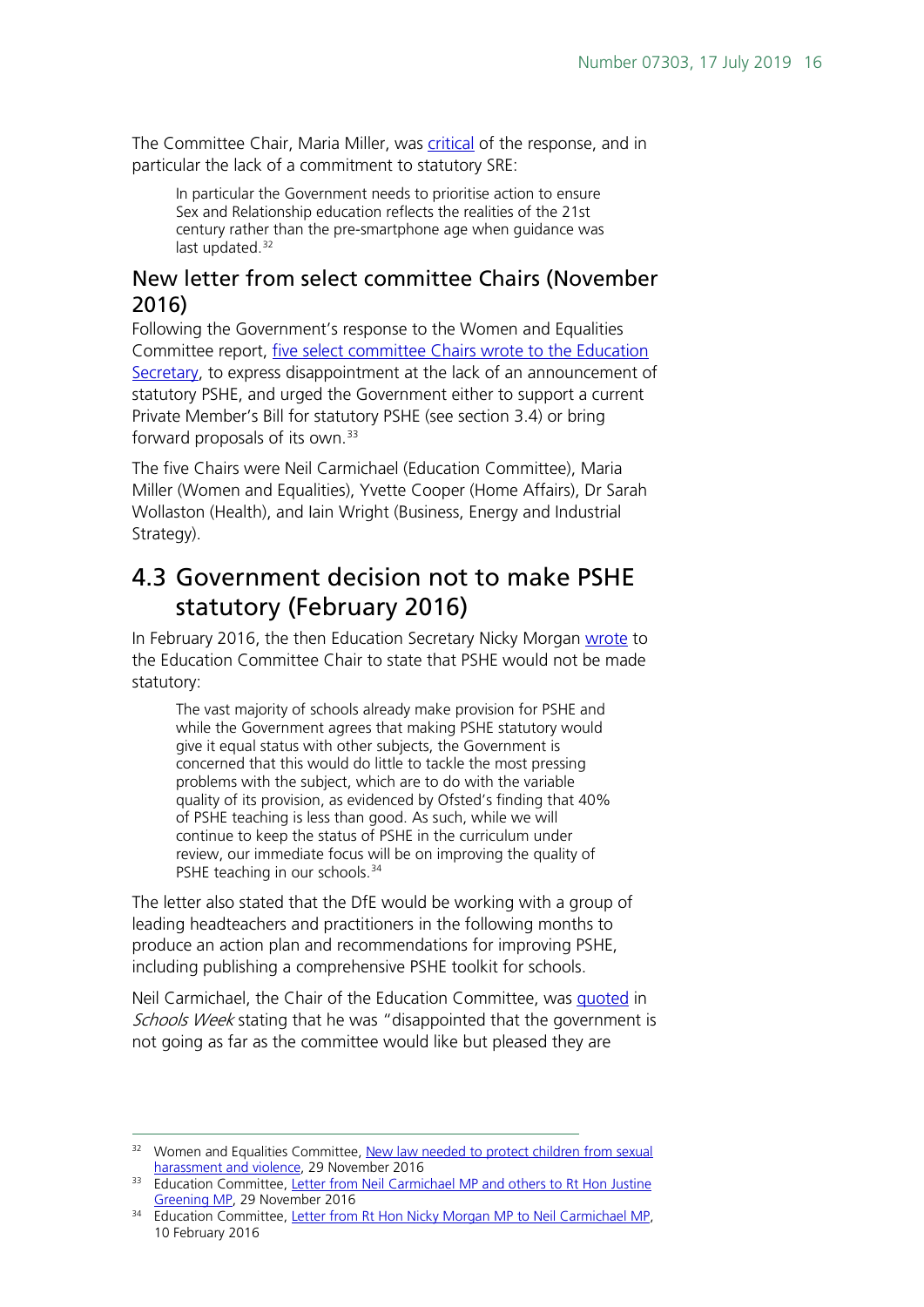working on an action plan with the profession to improve the teaching of PSHE.["35](#page-16-3)

It was [reported](http://www.telegraph.co.uk/women/life/david-cameron-just-blocked-compulsory-sex-education---and-the-wo/) in the press that the decision not to make PSHE statutory was taken by the Prime Minister.<sup>[36](#page-16-4)</sup>

The PSHE Association was [strongly critical](https://www.pshe-association.org.uk/news_detail.aspx?ID=1481) of the decision, with the Association's Chief Executive, Joe Hayman, describing it as "an appalling failure," and stating that:

What is most baffling about this decision is that the Government has a range of objectives it seeks to achieve through PSHE education, including teaching pupils to stay safe online, promoting children and young people's mental health and preventing radicalisation, child sexual exploitation and violence against women and girls. Its decision not to address a status quo in which these issues are addressed by untrained teachers in inadequate curriculum time – or left off the curriculum altogether  $-$  is self-defeating and leaves vulnerable young people at risk.<sup>[37](#page-16-5)</sup>

The letter was also discussed in a House of Lords debate on the day of its publication – see [HL Deb 10 Feb 2016 c2233-2236.](http://www.publications.parliament.uk/pa/ld201516/ldhansrd/text/160210-0001.htm#160210106000432)

### <span id="page-16-0"></span>Subsequent Government comment and reconsideration

In September 2016, the newly appointed Education Secretary, Justine Greening, [indicated to the Education Committee](http://data.parliament.uk/writtenevidence/committeeevidence.svc/evidencedocument/education-committee/role-and-responsibilities-of-the-secretary-of-state/oral/38342.pdf) that she was open to reconsidering the position of PSHE and SRE.<sup>[38](#page-16-6)</sup>

A subsequent [response to a Parliamentary Question](http://www.parliament.uk/written-questions-answers-statements/written-question/commons/2016-10-10/47734) by the Education Minister Edward Timpson confirmed:

As the Secretary of State said at the Education Select Committee hearing in September 2016, we need to look again at how schools deliver high quality PSHE including SRE. We are considering all the options and will come to a view soon.<sup>[39](#page-16-7)</sup>

During the Second [Reading debate](https://hansard.parliament.uk/commons/2016-12-05/debates/F3215438-F9D3-43FA-854E-5EA519D838DD/ChildrenAndSocialWorkBill(Lords)) in the Commons on the *Children* and Social Work Bill [HL] in December 2016, the Minister indicated that he had asked officials to "accelerate" their work on PSHE and SRE, so that he could report on the Department's conclusions at a later point during the passage of the Bill.<sup>[40](#page-16-8)</sup>

### <span id="page-16-1"></span>4.4 Legislative proposals

#### <span id="page-16-2"></span>Labour Government plans

[The Children's Plan,](https://www.gov.uk/government/publications/the-childrens-plan) published by the then Department for Children, Schools and Families in December 2007, emphasised the then Labour Government's view it was important for schools to develop young

<span id="page-16-3"></span><sup>&</sup>lt;sup>35</sup> Schools Week, [Government rules out making PSHE and SRE statutory,](http://schoolsweek.co.uk/government-rules-out-making-pshe-and-sre-statutory/) 10 February 2016

<span id="page-16-4"></span><sup>&</sup>lt;sup>36</sup> Telegrap[h, David Cameron just blocked compulsory sex education -](http://www.telegraph.co.uk/women/life/david-cameron-just-blocked-compulsory-sex-education---and-the-wo/) and the women [in his Cabinet are furious,](http://www.telegraph.co.uk/women/life/david-cameron-just-blocked-compulsory-sex-education---and-the-wo/) 11 February 2016

<span id="page-16-5"></span><sup>&</sup>lt;sup>37</sup> PSHE Association, Statement on government decision to reject statutory status for [PSHE education,](https://www.pshe-association.org.uk/news_detail.aspx?ID=1481) 10 February 2016

<span id="page-16-6"></span><sup>&</sup>lt;sup>38</sup> Education Committee, Role and Responsibilities of the Secretary of State for [Education,](http://data.parliament.uk/writtenevidence/committeeevidence.svc/evidencedocument/education-committee/role-and-responsibilities-of-the-secretary-of-state/oral/38342.pdf) 14 September 2016, HC 196

<span id="page-16-7"></span><sup>39</sup> [PQ 47734, 18 October 2016](http://www.parliament.uk/written-questions-answers-statements/written-question/commons/2016-10-10/47734)

<span id="page-16-8"></span><sup>40</sup> [HC Deb 5 Dec 2016 c84](https://hansard.parliament.uk/commons/2016-12-05/debates/F3215438-F9D3-43FA-854E-5EA519D838DD/ChildrenAndSocialWorkBill(Lords))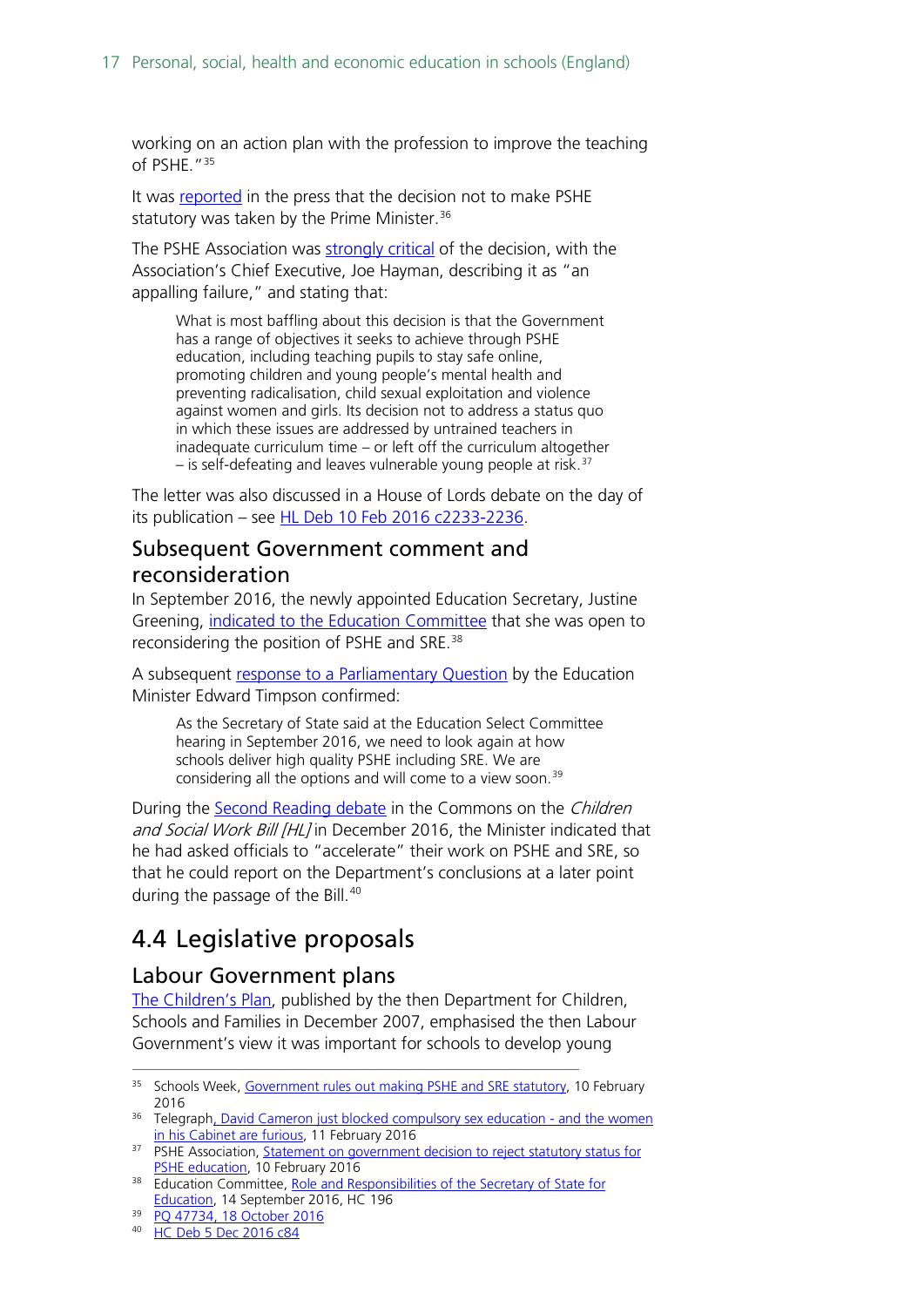people in the round, as well as ensuring that they receive an excellent education. Amongst other things, it announced a review of the delivery of sex and relationships education, and also set out the Government's commitment to examine the effectiveness of drugs education. Subsequently a Drugs and Alcohol Advisory Group was commissioned to carry out a review and to make its recommendations to the Secretary of State. Both these reviews recommended that good PSHE was vital to providing a healthy, rounded education.[41](#page-17-1)

On 23 October 2008, Jim Knight, the then Schools Minister announced in a [Written Ministerial Statement](http://www.publications.parliament.uk/pa/cm200708/cmhansrd/cm081023/wmstext/81023m0001.htm#08102337000011) that the Government had decided that PSHE should have statutory status. [42](#page-17-2) The Minister asked Sir Alasdair Macdonald to report to the Secretary of State on a practicable way forward. Sir Alasdair reported to the Secretary of State in March 2009: [Independent Review of the proposal to make Personal, Social,](http://www.educationengland.org.uk/documents/pdfs/2009-macdonald-pshe.pdf)  [Health and Economic Education \(PSHE\) statutory.](http://www.educationengland.org.uk/documents/pdfs/2009-macdonald-pshe.pdf)

In a [Written Ministerial Statement](http://www.publications.parliament.uk/pa/cm200809/cmhansrd/cm091105/wmstext/91105m0001.htm#09110553000010) on 5 November 2009 the then Secretary of State, Ed Balls, announced his decision to proceed with legislation to make PSHE education part of the statutory National Curriculum in both primary and secondary education, and that parents' right to withdraw their children from sex and relationship education (SRE) should continue but only until their children reach the age of 15, so that every young person would receive at least one year of SRE before the end of compulsory education.<sup>[43](#page-17-3)</sup>

Measures to legislate for these proposals were included in the Children, Schools and Families Bill before Parliament shortly before the 2010 General Election. For background see [Library research paper 09/95](http://researchbriefings.parliament.uk/ResearchBriefing/Summary/RP09-95) on the Children, Schools and Families Bill, Session 2009-10 (pages 23-27).

Many of the Bill's provisions, including the introduction of compulsory PSHE education and the provision that all children receive at least one year of sex and relationship education were removed during the consideration of Lords Amendments on 8 April 2010 immediately before the dissolution of Parliament for the General Election.

The provisions in the Bill that did survive are now contained in the [Children, Schools and Families Act 2010.](http://www.legislation.gov.uk/ukpga/2010/26/contents)

### <span id="page-17-0"></span>Labour commitment to statutory PSHE (2016)

In March 2016, the then Shadow Education Secretary, Lucy Powell, [announced](http://www.thetimes.co.uk/tto/opinion/thunderer/article4718516.ece) that making PSHE statutory in all state schools would be "one of the first things Labour does in government" and stated that:

Improving [PSHE's] status would help reverse the downward trend in lesson quality. It would ensure there was a broad and balanced framework of standards, with up-to-date guidance that reflects the world we live in. Alongside this, we want a new generation of PSHE leaders in every school, sharing best practice.<sup>[44](#page-17-4)</sup>

 <sup>41</sup> DCSF Press Release, All pupils to get healthy lifestyle lessons, 23 October 2008

<span id="page-17-2"></span><span id="page-17-1"></span><sup>42</sup> HC [Deb 23 Oct 2008 c15-17WS](http://www.publications.parliament.uk/pa/cm200708/cmhansrd/cm081023/wmstext/81023m0001.htm#08102337000011)

<span id="page-17-3"></span><sup>43</sup> [HC Deb 5 Nov 2009 c49-52WS](http://www.publications.parliament.uk/pa/cm200809/cmhansrd/cm091105/wmstext/91105m0001.htm#09110553000010)

<span id="page-17-4"></span><sup>44</sup> Times, [Labour will ensure children are taught the dangers of sexting,](http://www.thetimes.co.uk/tto/opinion/thunderer/article4718516.ece) 22 March 2016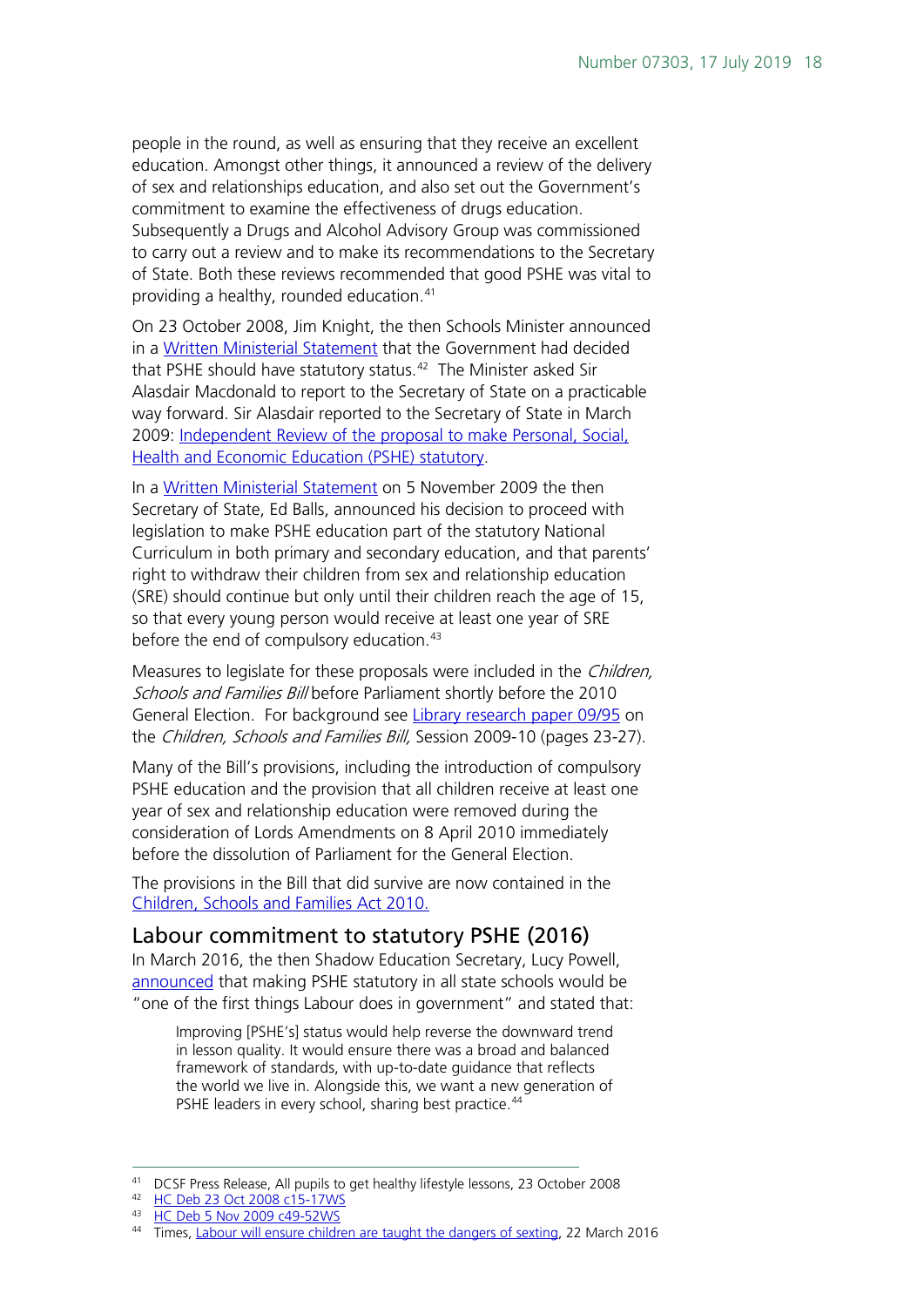#### <span id="page-18-0"></span>Recent Private Members' Bills

In July 2016, Caroline Lucas presented the Personal, Social, Health and [Economic Education \(Statutory Requirement\) Bill 2016-17,](http://services.parliament.uk/bills/2016-17/personalsocialhealthandeconomiceducationstatutoryrequirement.html) in favour of statutory PSHE including SRE and education on ending violence against women and girls; and to provide for initial and continuing teacher education and guidance on best practice for delivering and inspecting PSHE and SRE education. The Bill received a Second Reading prior to the dissolution of Parliament for the 2017 General Election.

Caroline Lucas also presented bills in favour of compulsory PSHE during both the 2014-15 and 2015-16 parliamentary sessions, neither of which received a second reading.

Teresa Pearce, who was sixth in the 2015 Private Members' Bill Ballot, <sup>[45](#page-18-2)</sup> presented the [Compulsory Emergency First Aid Education \(State-funded](http://services.parliament.uk/bills/2015-16/compulsoryemergencyfirstaideducationstatefundedsecondaryschools.html)  [Secondary Schools\) Bill 2015-16](http://services.parliament.uk/bills/2015-16/compulsoryemergencyfirstaideducationstatefundedsecondaryschools.html) in June 2015. First Aid is a topic that is currently often taught within PSHE. The Bill had its [Second Reading](http://www.publications.parliament.uk/pa/cm201516/cmhansrd/cm151120/debtext/151120-0001.htm#15112060000001) on 20 November 2015. [46](#page-18-3) The debate was not concluded and the Bill did not advance further.

#### <span id="page-18-1"></span>Amendment to *Psychoactive Substances Bill*

An amendment was tabled by Labour during the Committee Stage of the Psychoactive Substances Bill [HL] in the House of Commons in October 2015 to make PSHE a foundation subject in the National Curriculum in England. In keeping with the Bill, the amendment included particular requirements relating to drugs education.<sup>[47](#page-18-4)</sup>

Lyn Brown spoke to the amendment, and also the New Clause, for Labour. She was critical of PSHE provision in England, citing the Ofsted [report](https://www.gov.uk/government/uploads/system/uploads/attachment_data/file/413178/Not_yet_good_enough_personal__social__health_and_economic_education_in_schools.pdf) published in 2013[48:](#page-18-5)

Ofsted…found that in 60% of schools PSHE training was not good enough and certainly needed to improve, and the evidence from the Government's own inspectors suggests that the Government's approach to PSHE just is not working. And all this is happening while the presence of NPS [new psychoactive substances] has begun to grow in our communities.<sup>[49](#page-18-6)</sup>

Lyn Brown criticised a lack of "comprehensive drug education" in England, arguing that a better approach was taken in Wales, where education was "at the forefront" of drugs prevention policy.<sup>[50](#page-18-7)</sup> Lyn Brown supported statutory PSHE as "an important tool in our fight against psychoactive drugs and those who push them,"<sup>[51](#page-18-8)</sup> and said that the amendment for progress on education to be included in the review of the Act "would focus minds in the Home Office and compel it to put in place the most effective and comprehensive awareness campaign possible."<sup>[52](#page-18-9)</sup>

<span id="page-18-2"></span><sup>45</sup> Parliament[, Private Members' Bill Ballot,](http://www.parliament.uk/business/news/2015/june/private-members-bill-ballot-4-june-2015/) 4 June 2015

<span id="page-18-3"></span><sup>46</sup> [HC Deb 20 Nov 2015 c937-961](http://www.publications.parliament.uk/pa/cm201516/cmhansrd/cm151120/debtext/151120-0001.htm#15112060000001) and [c984-1019](http://www.publications.parliament.uk/pa/cm201516/cmhansrd/cm151120/debtext/151120-0002.htm#15112060000003)

<span id="page-18-4"></span> $47$  New Clause  $4 -$  [list of amendments 27 October 2015](http://www.publications.parliament.uk/pa/bills/cbill/2015-2016/0063/amend/pbc0632710m.1-7.pdf)

<span id="page-18-5"></span><sup>48</sup> Ofsted, Not yet good enough: personal, social, health and economic education in [schools,](https://www.gov.uk/government/uploads/system/uploads/attachment_data/file/413178/Not_yet_good_enough_personal__social__health_and_economic_education_in_schools.pdf) May 2013

<span id="page-18-6"></span><sup>49</sup> [PBC 29 Oct 2015 c76](http://www.publications.parliament.uk/pa/cm201516/cmpublic/psychoactive/151029/am/151029s01.htm)

<span id="page-18-7"></span><sup>50</sup> PBC 29 Oct 2015 c76

<span id="page-18-8"></span><sup>51</sup> PBC 29 Oct 2015 c79

<span id="page-18-9"></span><sup>52</sup> PBC 29 Oct 2015 c81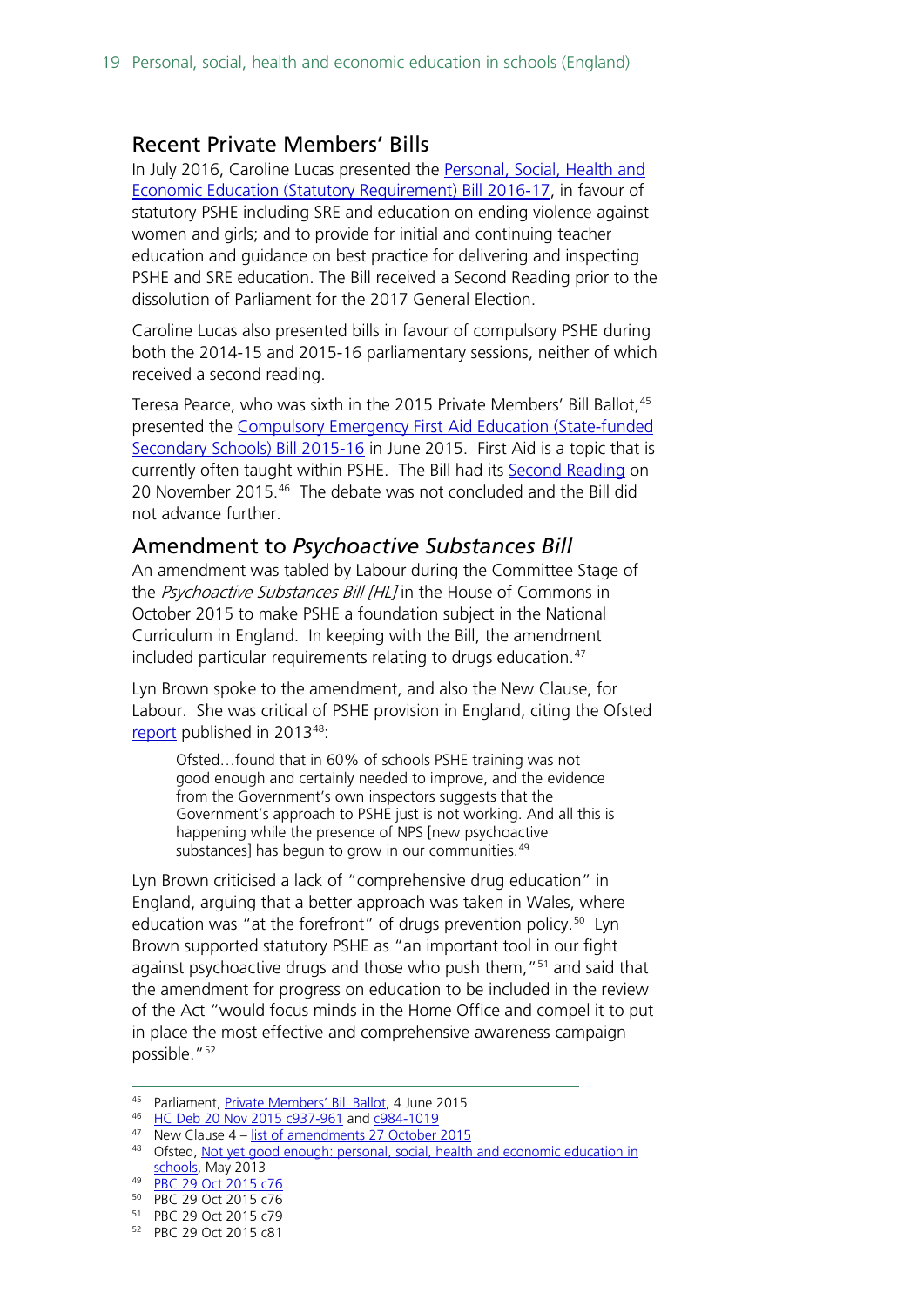Speaking for the Government, Mike Penning stated that the Department for Education would be writing to the Education Committee by the end of the year on the status of PSHE.<sup>[53](#page-19-1)</sup>

Lyn Brown returned to these issues at [Report Stage](http://www.publications.parliament.uk/pa/cm201516/cmhansrd/cm160120/debtext/160120-0001.htm#16012033000003) in the Commons, and tabled a further amendment (New Clause 1) for statutory PSHE. The New Clause was defeated by 307 votes to 241.<sup>[54](#page-19-2)</sup>

The Bill has since received Royal Assent as the Psychoactive Substances Act 2016.

### <span id="page-19-0"></span>4.5 Support for statutory PSHE

The PSHE Expert Group established by the Coalition Government (see page 6) recommended that PSHE be made statutory:

…as a means of ensuring that the subject is always delivered by trained and supported teachers, with adequate curriculum time. It is our view that the great potential of the subject is not being realised, and that system change is needed.<sup>[55](#page-19-3)</sup>

The PSHE Association is conducting a [campaign](https://pshe-association.org.uk/content.aspx?CategoryID=1183&ArticleID=1144) in support of statutory status for PSHE. The campaign lists a wide range of supporters, including the NUT, Royal College of Nursing, and British Red Cross.<sup>[56](#page-19-4)</sup>

In October 2015, the PSHE Association published a [paper](https://pshe-association.org.uk/uploads/media/17/8230.pdf) making the case for statutory status, which stated that "statutory status for PSHE education is supported by 92% of pupils, 90% of parents, 88% of teachers and 85% of business leaders."[57](#page-19-5) The paper argued that nonstatutory status was the root of the problems facing PSHE:

As a non-statutory, non-examined subject, PSHE education is not held to the same standards of rigour as other subjects and PSHE teachers are not given the curriculum time or training they need to deliver to the standards we should expect.<sup>[58](#page-19-6)</sup>

The Sex Education Forum is also [campaigning](http://www.sexeducationforum.org.uk/its-my-right) for an entitlement to statutory PSHE, focused on SRE.

The Children's Commissioner for England, Anne Longfield, was quoted in a recent press article on sexual offences in UK schools as supporting statutory PSHE to help children "understand what is inappropriate or illegal behaviour."[59](#page-19-7)

Another recent [report](http://www.telegraph.co.uk/education/educationnews/11841330/Lessons-to-prevent-sexual-abuse-should-be-mandatory-experts-demand.html) in the Telegraph, on child sexual abuse, noted the support of the NSPCC and Barnardo's for statutory PSHE.<sup>[60](#page-19-8)</sup>

<span id="page-19-1"></span> <sup>53</sup> PBC 29 Oct 2015 c84

<span id="page-19-2"></span><sup>54</sup> Debate at [HC Deb 20 Jan 2016 c1437-1481](http://www.publications.parliament.uk/pa/cm201516/cmhansrd/cm160120/debtext/160120-0001.htm#16012033000003)

<span id="page-19-3"></span><sup>&</sup>lt;sup>55</sup> Personal, Social, Health and Economic Education Expert Group, Report and [Recommendations,](https://pshe-association.org.uk/uploads/media/17/8025.pdf) p4

<span id="page-19-4"></span><sup>&</sup>lt;sup>56</sup> PSHE Association, [Pledge your support for statutory PSHE education](https://pshe-association.org.uk/content.aspx?CategoryID=1183&ArticleID=1144) [accessed 14 September 2015]

<span id="page-19-5"></span><sup>&</sup>lt;sup>57</sup> PSHE Association, [Personal, Social, Health and Economic \(PSHE\) education –](https://pshe-association.org.uk/uploads/media/17/8230.pdf) a [curriculum for life: The case for statutory status,](https://pshe-association.org.uk/uploads/media/17/8230.pdf) October 2015, p3

<span id="page-19-6"></span><sup>58</sup> Ibid.

<span id="page-19-7"></span><sup>59</sup> BBC News, [School sex crime reports in UK top 5,500 in three years,](http://www.bbc.co.uk/news/education-34138287) 6 September 2015

<span id="page-19-8"></span><sup>&</sup>lt;sup>60</sup> Telegraph, [Lessons to prevent sexual abuse should be mandatory, experts demand,](http://www.telegraph.co.uk/education/educationnews/11841330/Lessons-to-prevent-sexual-abuse-should-be-mandatory-experts-demand.html) 3 September 2015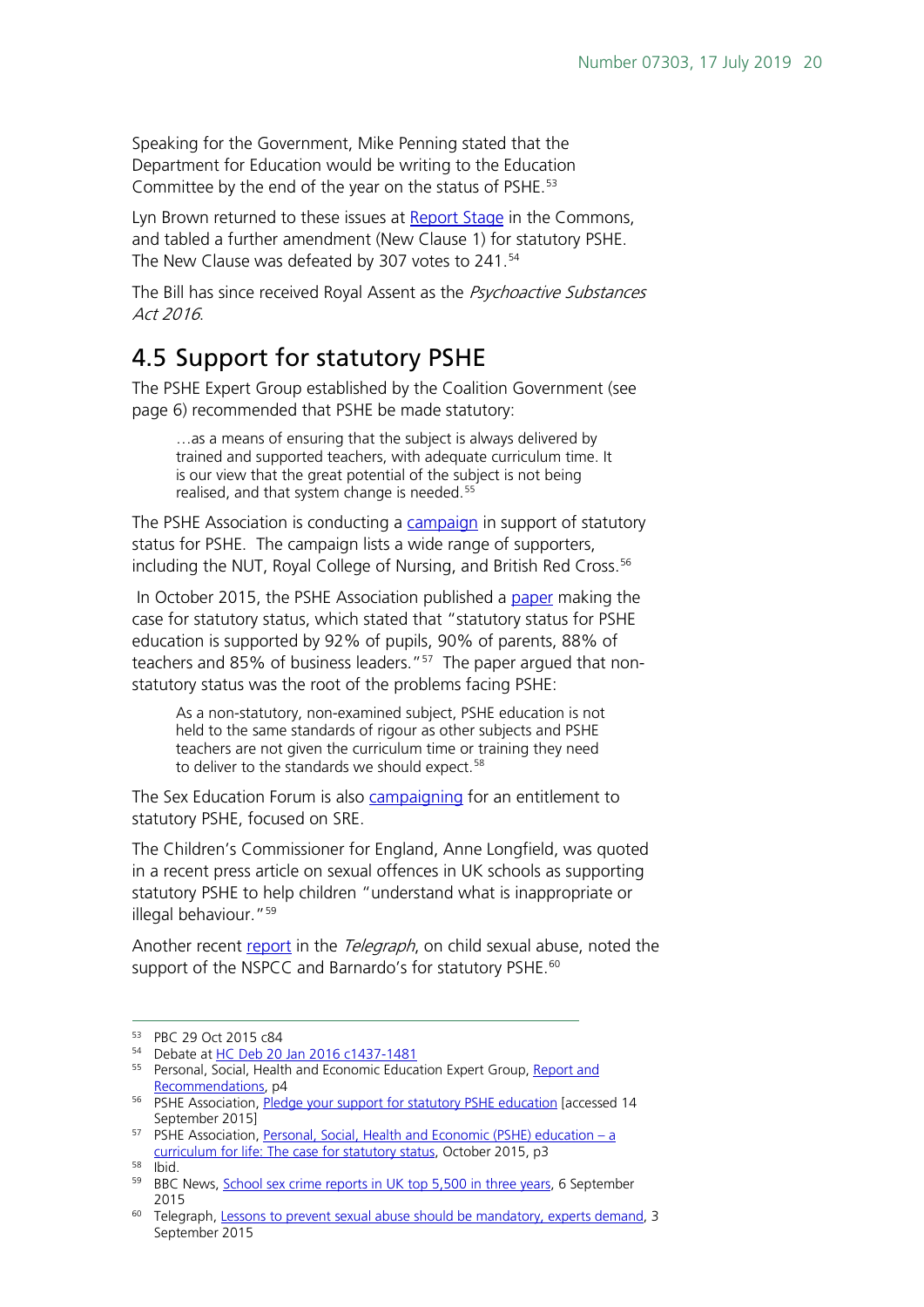### <span id="page-20-0"></span>4.6 Opposition to statutory status

During the First Reading debate of the [Personal, Social, Health and](http://services.parliament.uk/bills/2015-16/personalsocialhealthandeconomiceducationstatutoryrequirement.html)  [Economic Education \(Statutory Requirement\) Bill 2015-16,](http://services.parliament.uk/bills/2015-16/personalsocialhealthandeconomiceducationstatutoryrequirement.html) (see section 3.1), Philip Davies argued against the Bill and the principle of PSHE being made statutory:

I oppose the Bill in principle. Parents who do not want their children to have the values of their teacher inflicted on them when they may be against the values of those parents should be supported by this Parliament in being able to remove their children from such lessons if they see fit. Parental responsibility, parental choice and the freedom of parents to allow children to be brought up with their values should be protected in this House, not just trampled over because we happen to have different individual opinions.<sup>[61](#page-20-1)</sup>

Opposition to statutory PSHE often focuses on the issue of parental responsibility and whether it is appropriate for the type of issues covered in PSHE to be taught by teachers rather than parents. In written [evidence](http://data.parliament.uk/writtenevidence/committeeevidence.svc/evidencedocument/education-committee/personal-social-health-and-economic-education-and-sex-and-relationships-education-in-schools/written/15451.pdf) to the Education Committee, the Family Education Trust stated that "most of the components of PSHE are the primary responsibility of parents" and that:

The more that schools take to themselves responsibility for these areas, the less parents will be inclined to view them as their responsibility. If PSHE were to become a statutory part of the curriculum alongside other curriculum subjects, there would be a very real danger that, over the course of time, parents would no more consider themselves responsible for these aspects of their children's physical, emotional and social development than they typically regard themselves as responsible for the teaching of English, maths, history and science.<sup>[62](#page-20-2)</sup>

[Evidence](http://data.parliament.uk/writtenevidence/committeeevidence.svc/evidencedocument/education-committee/personal-social-health-and-economic-education-and-sex-and-relationships-education-in-schools/written/10091.pdf) to the Committee from the Evangelical Alliance raised similar issues, emphasising the role of parents in teaching the topics covered in PSHE, with particular reference to the sensitivity of SRE.<sup>[63](#page-20-3)</sup>

<span id="page-20-1"></span> <sup>61</sup> HC Deb 15 Jul 2015 c931

<span id="page-20-2"></span><sup>&</sup>lt;sup>62</sup> Family Education Trust, [Further Written Evidence to the Education Committee,](http://data.parliament.uk/writtenevidence/committeeevidence.svc/evidencedocument/education-committee/personal-social-health-and-economic-education-and-sex-and-relationships-education-in-schools/written/15451.pdf) November 2014

<span id="page-20-3"></span><sup>&</sup>lt;sup>63</sup> Evangelical Alliance[, Written Evidence to the Education Committee,](http://data.parliament.uk/writtenevidence/committeeevidence.svc/evidencedocument/education-committee/personal-social-health-and-economic-education-and-sex-and-relationships-education-in-schools/written/10091.pdf) July 2014